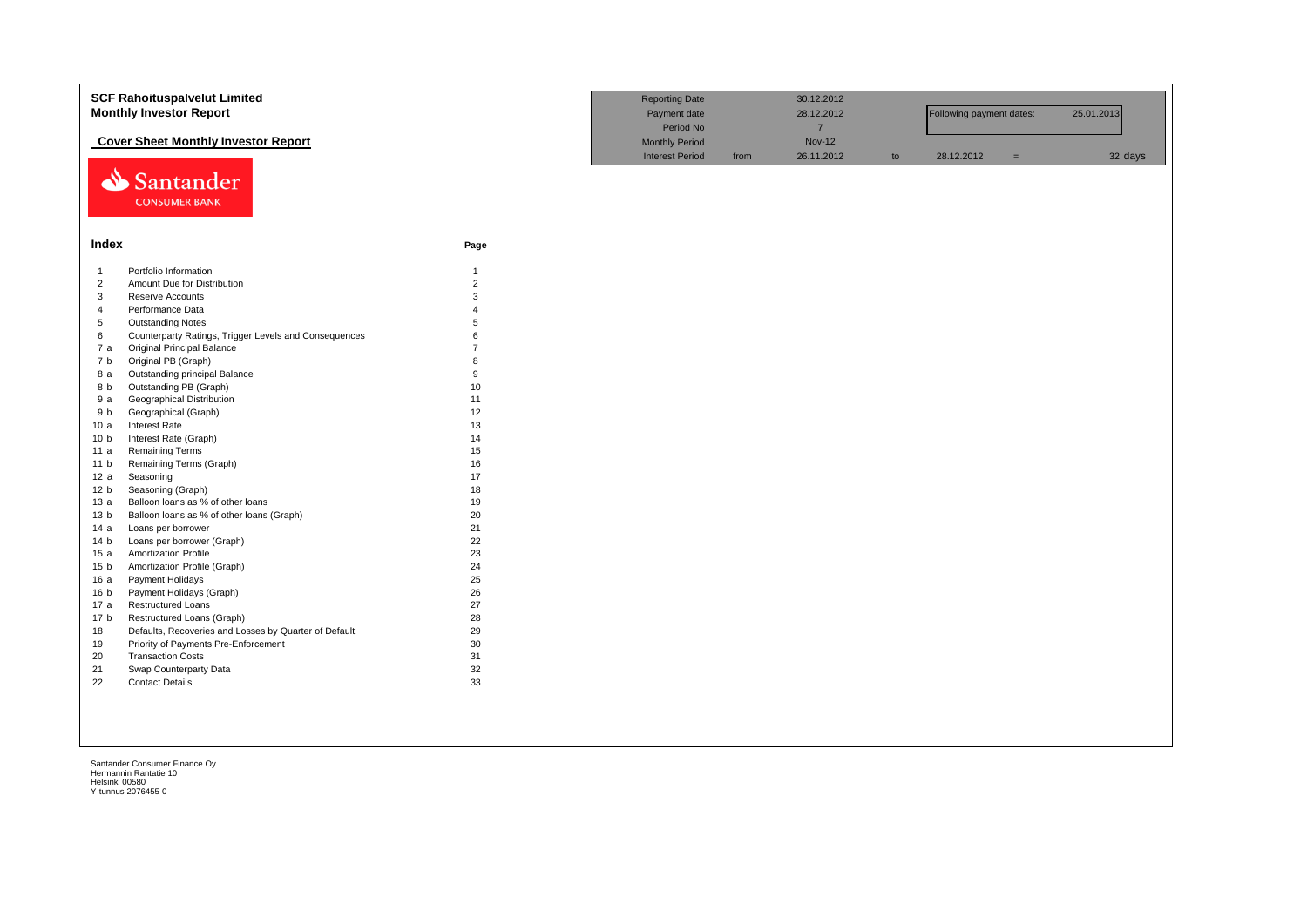| <b>SCF Rahoituspalvelut Limited</b>                                   |                               | <b>Reporting Date</b>         |            | 30.12.2012    |                   |         |  |
|-----------------------------------------------------------------------|-------------------------------|-------------------------------|------------|---------------|-------------------|---------|--|
| <b>Monthly Investor Report</b>                                        |                               | Payment date                  |            | 28.12.2012    |                   |         |  |
|                                                                       |                               | Period No                     |            | $7^{\circ}$   |                   |         |  |
| 1. Portfolio Information                                              |                               | <b>Monthly Period</b>         |            | <b>Nov-12</b> |                   |         |  |
|                                                                       |                               | <b>Interest Period</b>        | from       | 26.11.2012    | to $28.12.2012 =$ | 32 days |  |
| Santander<br>⇘                                                        |                               |                               |            |               |                   |         |  |
| <b>CONSUMER BANK</b>                                                  |                               |                               |            |               |                   |         |  |
|                                                                       |                               |                               |            |               |                   |         |  |
|                                                                       |                               |                               |            |               |                   |         |  |
|                                                                       | <b>Current Period</b>         | <b>Previous Period</b>        |            |               |                   |         |  |
|                                                                       | <b>Aggregated Outstanding</b> | <b>Aggregated Outstanding</b> |            |               |                   |         |  |
| <b>Outstanding receivables</b>                                        | <b>Principal Amount</b>       | <b>Principal Amount</b>       |            |               |                   |         |  |
|                                                                       |                               |                               |            |               |                   |         |  |
| <b>Opening balance</b>                                                | 335 672 505,19 EUR            | 357 408 358,45 EUR            |            |               |                   |         |  |
|                                                                       |                               |                               |            |               |                   |         |  |
| Scheduled Loan Principal Repayments                                   | 9 267 709,60 EUR              | 9 994 457,29 EUR              |            |               |                   |         |  |
| Prepayments                                                           | 9 703 014,04 EUR              | 11 509 838,13 EUR             |            |               |                   |         |  |
| <b>Deemed Collections</b><br><b>Total Principal Payments Received</b> | 2 329,29 EUR                  | - EUR                         |            |               |                   |         |  |
|                                                                       | 18 973 052,93 EUR             | 21 504 295,42 EUR             |            |               |                   |         |  |
|                                                                       |                               |                               | <b>EUR</b> |               |                   |         |  |
| New Defaulted Auto Loans in Period                                    | 125 407,97<br><b>EUR</b>      | 231 557,84 EUR                |            |               |                   |         |  |
| <b>Closing Balance</b>                                                | 316 574 044,29 EUR            | 335 672 505,19 EUR            |            |               |                   |         |  |
|                                                                       |                               |                               |            |               |                   |         |  |
|                                                                       |                               |                               |            |               |                   |         |  |
|                                                                       |                               |                               |            |               |                   |         |  |
| <b>Total revenue collections</b>                                      |                               |                               |            |               |                   |         |  |
| Revenue and fees received on loan balances                            | 1710 342,75 EUR               | 1 906 873,36 EUR              |            |               |                   |         |  |
| recoveries on loans in default                                        | 51 004,89 EUR                 | 171 066,00 EUR                |            |               |                   |         |  |
| of which proceeds from bad debt sales                                 | <b>EUR</b><br>$\sim$          | - EUR                         |            |               |                   |         |  |
| of which due to proceeds exceeding valuation                          | <b>EUR</b><br>$\sim$          | $\sim 100$                    | <b>EUR</b> |               |                   |         |  |
| Total revenue received in period                                      | 1761 347,64 EUR               | 2077939,36 EUR                |            |               |                   |         |  |
|                                                                       |                               |                               |            |               |                   |         |  |
|                                                                       |                               |                               |            |               |                   |         |  |
| # Loans                                                               |                               |                               |            |               |                   |         |  |
| At beginning of period                                                | 36 522 Loans                  | 38 015 Loans                  |            |               |                   |         |  |
| Paid in full                                                          | 1 242 Loans                   | 1 478 Loans                   |            |               |                   |         |  |
| Repurchased (Deemed Collections)                                      | 1 Loans                       |                               | - Loans    |               |                   |         |  |
| New loans into Default                                                | 18 Loans                      |                               | 15 Loans   |               |                   |         |  |
| of which required payment to customer upon valuation                  | 1 Loans                       |                               | 1 Loans    |               |                   |         |  |
| At end of period                                                      | 35 261 Loans                  | 36 522 Loans                  |            |               |                   |         |  |
|                                                                       |                               |                               |            |               |                   |         |  |
|                                                                       |                               |                               |            |               |                   |         |  |
| Weighted Average Loan Return                                          | 6,29%                         |                               |            |               |                   |         |  |
|                                                                       |                               |                               |            |               |                   |         |  |
|                                                                       |                               |                               |            |               |                   |         |  |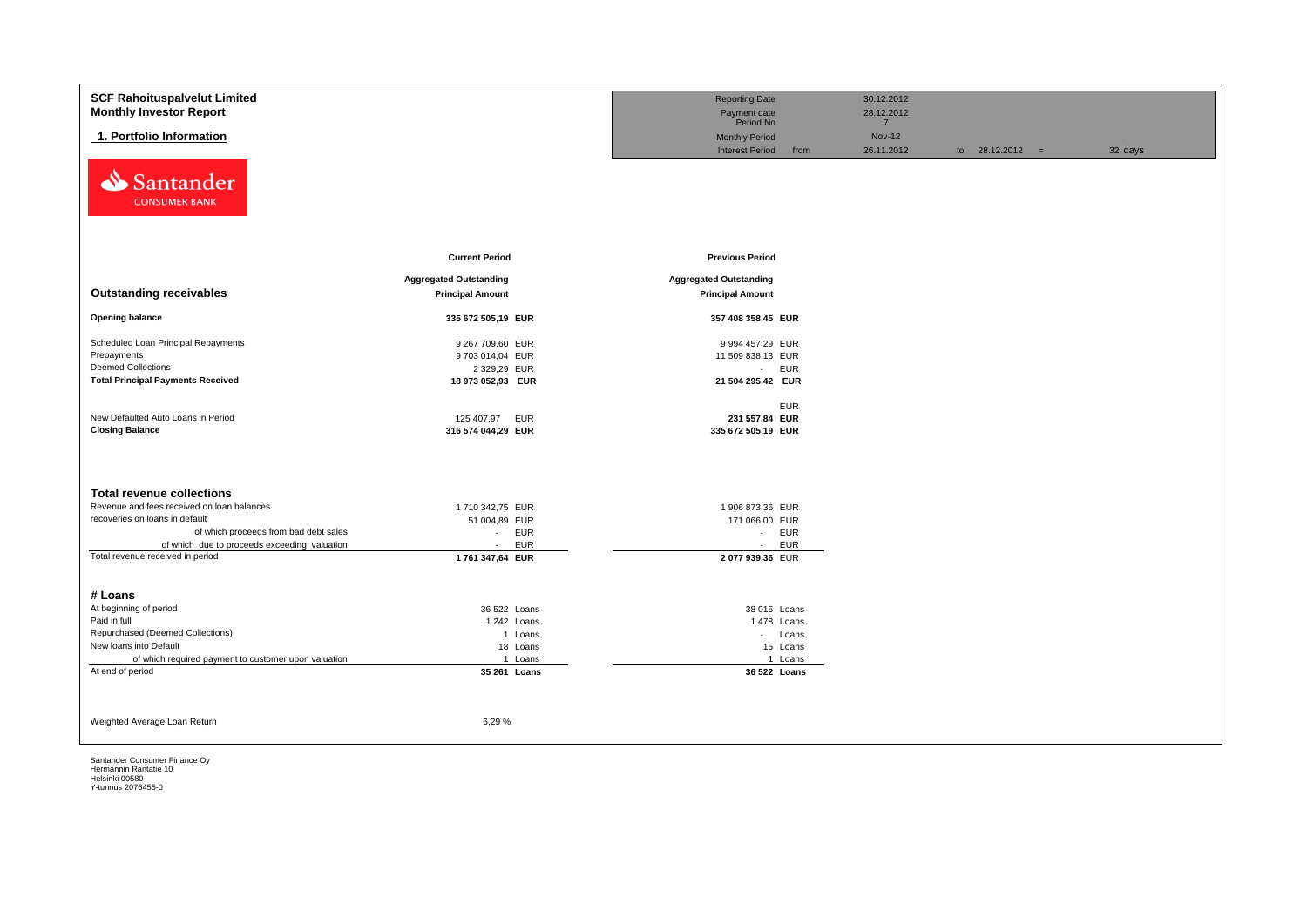| <b>SCF Rahoituspalvelut Limited</b><br><b>Monthly Investor Report</b><br>2. Amount Due for Distribution<br>Santander<br><b>CONSUMER BANK</b>                                                                                                                                                                                                                                   |                                                                                                    | <b>Reporting Date</b><br>Payment date<br>Period No<br><b>Monthly Period</b><br><b>Interest Period</b> | from | 30.12.2012<br>28.12.2012<br>$\overline{7}$<br><b>Nov-12</b><br>26.11.2012 | to | 28.12.2012 | $=$ | 32 days |
|--------------------------------------------------------------------------------------------------------------------------------------------------------------------------------------------------------------------------------------------------------------------------------------------------------------------------------------------------------------------------------|----------------------------------------------------------------------------------------------------|-------------------------------------------------------------------------------------------------------|------|---------------------------------------------------------------------------|----|------------|-----|---------|
| <b>Purchaser Available Distribution Amount</b>                                                                                                                                                                                                                                                                                                                                 | <b>Current Period</b>                                                                              |                                                                                                       |      |                                                                           |    |            |     |         |
| a. Collections (Principal, interest, and fee etc)<br>b. Stamp Duty, Taxes, Liabilities etc. Paid by the Seller to the Purchaser<br>c. Default, Interest, Indemnities etc Paid by the Seller to the Purchaser<br>d. Other amounts Paid by the Seller to the Purchaser<br>e. Interest Earned by the Purchaser<br><b>Total Amount for Purchaser Available Distribution Amount</b> | 20 734 400,57 EUR<br>0,00 EUR<br>0,00 EUR<br>0,00 EUR<br>0,00 EUR<br>20 734 400,57 EUR             |                                                                                                       |      |                                                                           |    |            |     |         |
| <b>Issuer Available Distribution Amount</b>                                                                                                                                                                                                                                                                                                                                    | <b>Current Period</b>                                                                              |                                                                                                       |      |                                                                           |    |            |     |         |
| a. Amounts due to Issuer from Purchaser under the Loan Agreement<br>b. Reserve Fund<br>c. Swap counterparty payment to the Issuer<br>d. Drawings under the Liquidity Facility<br>e. Interest Earned by the Issuer<br><b>Total Amount for Issuer Available Distribution Amount</b>                                                                                              | 20 562 714,63 EUR<br>7 229 385,00 EUR<br>0,00 EUR<br>0,00 EUR<br>$-64,50$ EUR<br>27 792 035,13 EUR |                                                                                                       |      |                                                                           |    |            |     |         |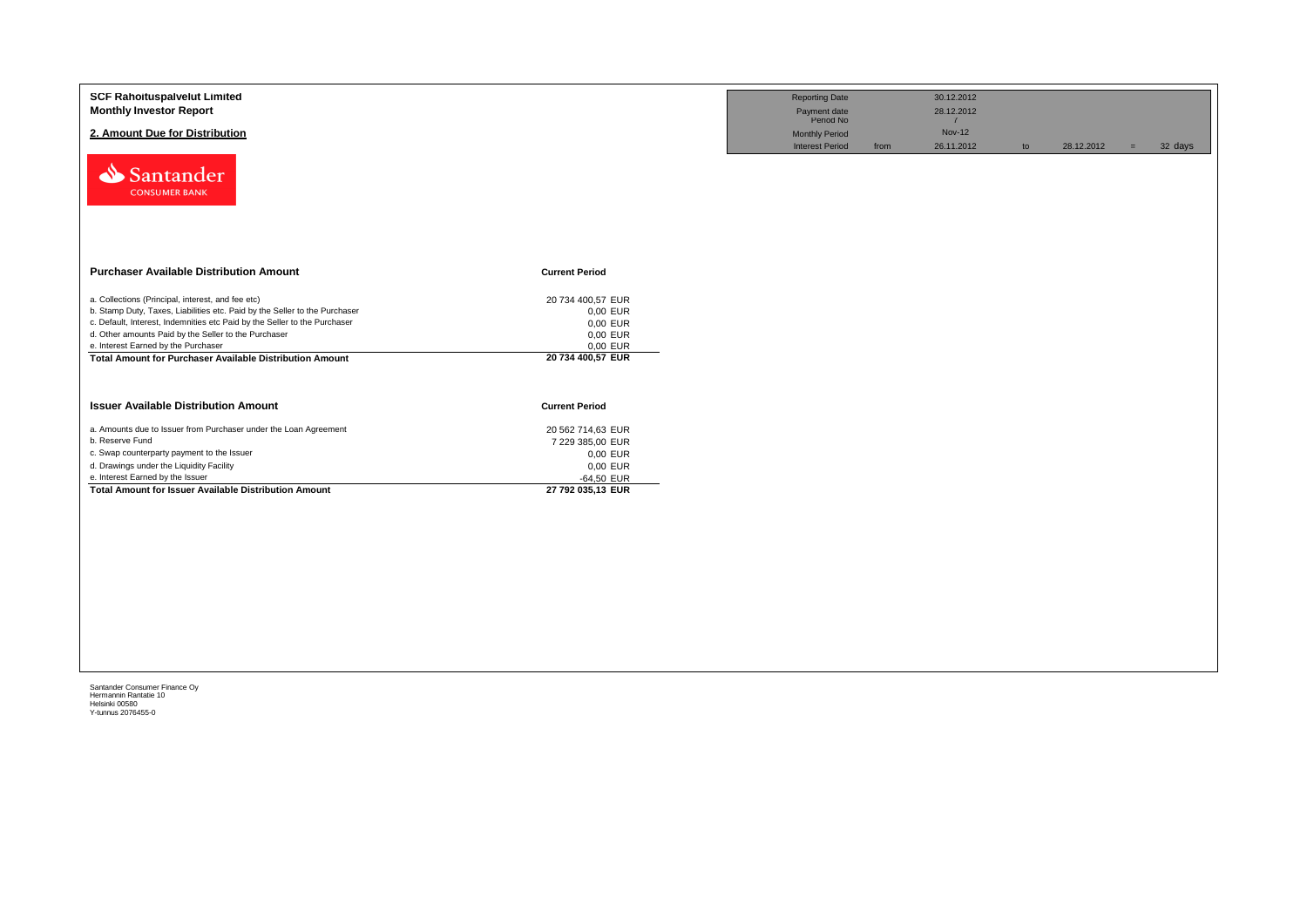| <b>SCF Rahoituspalvelut Limited</b>                                                                                                                                                                   |      | <b>Reporting Date</b>     |            | 30.12.2012                   |    |            |     |         |
|-------------------------------------------------------------------------------------------------------------------------------------------------------------------------------------------------------|------|---------------------------|------------|------------------------------|----|------------|-----|---------|
| <b>Monthly Investor Report</b>                                                                                                                                                                        |      | Payment date<br>Period No |            | 28.12.2012<br>$\overline{7}$ |    |            |     |         |
| 3. Reserve Accounts                                                                                                                                                                                   |      | <b>Monthly Period</b>     |            | <b>Nov-12</b>                |    |            |     |         |
|                                                                                                                                                                                                       |      | <b>Interest Period</b>    | from       | 26.11.2012                   | to | 28.12.2012 | $=$ | 32 days |
| Santander<br><b>CONSUMER BANK</b>                                                                                                                                                                     |      |                           |            |                              |    |            |     |         |
| <b>Note Balance</b>                                                                                                                                                                                   |      |                           |            |                              |    |            |     |         |
| Beginning of Period                                                                                                                                                                                   |      | 335 673 860,00 EUR        |            |                              |    |            |     |         |
| End of Period                                                                                                                                                                                         |      | 316 574 311,00 EUR        |            |                              |    |            |     |         |
| <b>Reserve Fund</b>                                                                                                                                                                                   | in % |                           |            |                              |    |            |     |         |
| Beginning of Period                                                                                                                                                                                   | 2,2% | 7 229 385,00 EUR          |            |                              |    |            |     |         |
| Cash Outflow                                                                                                                                                                                          |      | 7 229 385,00 EUR          |            |                              |    |            |     |         |
| Cash Inflow                                                                                                                                                                                           |      | 7 229 385,00 EUR          |            |                              |    |            |     |         |
| End of Period                                                                                                                                                                                         | 2,2% | 7 229 385,00 EUR          |            |                              |    |            |     |         |
| Required Reserve Amount                                                                                                                                                                               | 2,2% | 7 229 385,00 EUR          |            |                              |    |            |     |         |
| <b>Servicer Advance Reserve Fund</b>                                                                                                                                                                  |      |                           |            |                              |    |            |     |         |
| Beginning of Period                                                                                                                                                                                   |      | 100 000,00 EUR            |            |                              |    |            |     |         |
| Cash Outflow                                                                                                                                                                                          |      | $\sim$                    | <b>EUR</b> |                              |    |            |     |         |
| Cash Inflow                                                                                                                                                                                           |      | $\sim$                    | <b>EUR</b> |                              |    |            |     |         |
| End of Period                                                                                                                                                                                         |      | 100 000,00 EUR            |            |                              |    |            |     |         |
| Required Reserve Amount                                                                                                                                                                               |      | 100 000,00 EUR            |            |                              |    |            |     |         |
| <b>Set-off from Deposits</b><br>No borrowers whose loans were sold to SCF Rahoituspalvelut Ltd held deposits with Santander Consumer Finance Oy. The risk of set-off from deposits is therefore zero. |      |                           |            |                              |    |            |     |         |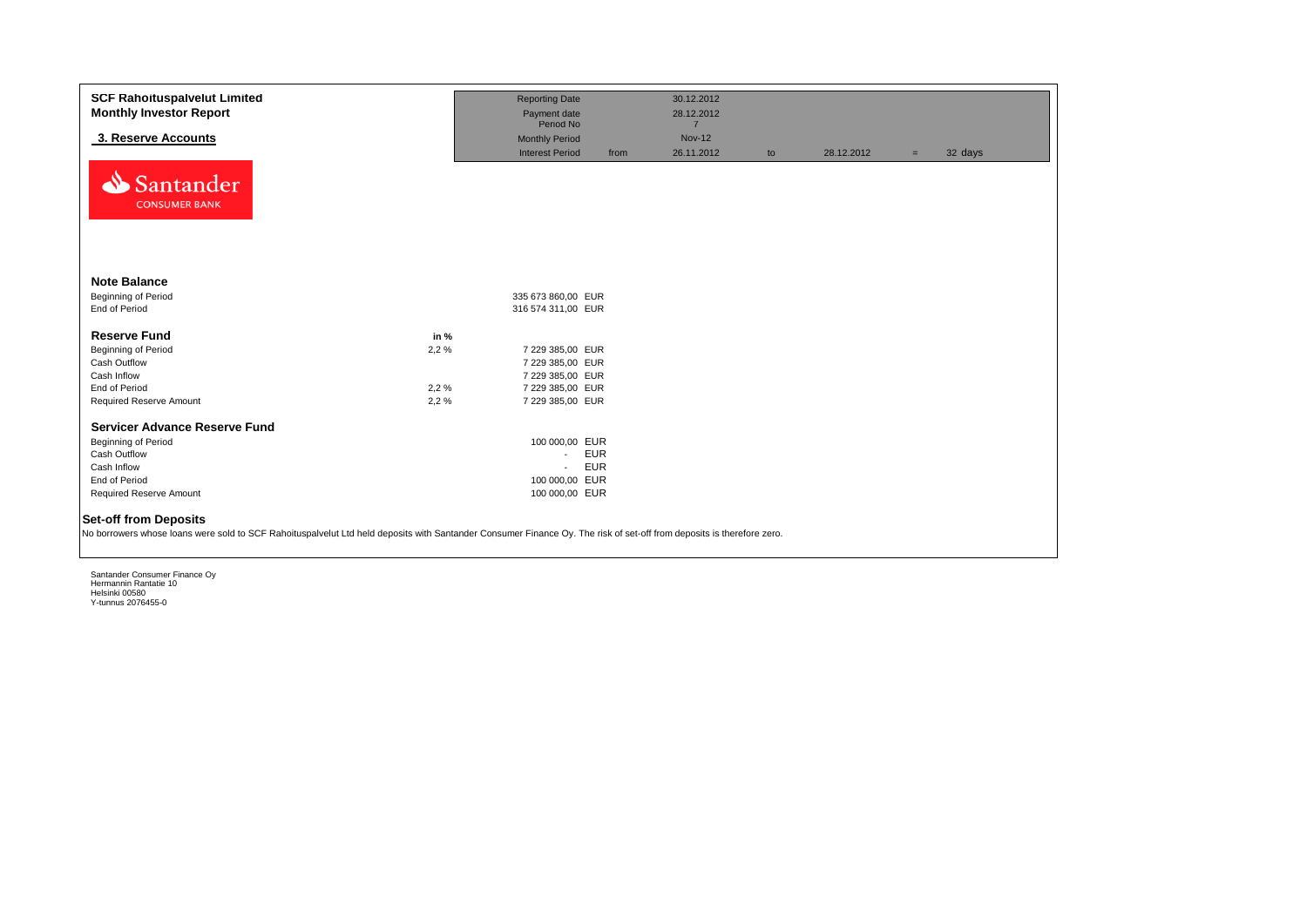| <b>SCF Rahoituspalvelut Limited</b><br><b>Monthly Investor Report</b>                                                            |                                                     |                    |              | <b>Reporting Date</b><br>Payment date<br>Period No |      | 30.12.2012<br>28.12.2012<br>$\overline{7}$ |    |            |          |         |
|----------------------------------------------------------------------------------------------------------------------------------|-----------------------------------------------------|--------------------|--------------|----------------------------------------------------|------|--------------------------------------------|----|------------|----------|---------|
| 4. Performance Data                                                                                                              |                                                     |                    |              | Monthly Period                                     |      | <b>Nov-12</b>                              |    |            |          |         |
| Santander<br><b>CONSUMER BANK</b>                                                                                                |                                                     |                    |              | <b>Interest Period</b>                             | from | 26.11.2012                                 | to | 28.12.2012 | $\equiv$ | 32 days |
| <b>Asset Balance</b>                                                                                                             |                                                     |                    |              |                                                    |      |                                            |    |            |          |         |
| Beginning of Period                                                                                                              |                                                     | 335 672 505,19 EUR |              |                                                    |      |                                            |    |            |          |         |
| End of Period                                                                                                                    |                                                     | 316 574 044,29 EUR |              |                                                    |      |                                            |    |            |          |         |
| <b>Portfolio Performance:</b>                                                                                                    | <b>EUR</b>                                          | %                  | # loans      |                                                    |      |                                            |    |            |          |         |
| <b>Performing Receivables:</b>                                                                                                   |                                                     |                    |              |                                                    |      |                                            |    |            |          |         |
| Current                                                                                                                          | 294 550 307,49                                      | 93,04 %            | 32 953       |                                                    |      |                                            |    |            |          |         |
| 1-30 days past due                                                                                                               | 17 757 003,91                                       | 5,61 %             | 1867         |                                                    |      |                                            |    |            |          |         |
| <b>Delinquent Receivables:</b>                                                                                                   |                                                     |                    |              |                                                    |      |                                            |    |            |          |         |
| 31-60 days past due                                                                                                              | 3 186 260,57                                        | 1,01 %             | 333          |                                                    |      |                                            |    |            |          |         |
| 61-90 days past due                                                                                                              | 443 095,59                                          | 0,14%              | 51           |                                                    |      |                                            |    |            |          |         |
| 91-120 days past due                                                                                                             | 246 510,19                                          | 0,08%              | 25           |                                                    |      |                                            |    |            |          |         |
| 121-150 days past due                                                                                                            | 139 874,54                                          | 0,04 %             | $17\,$       |                                                    |      |                                            |    |            |          |         |
| 151-180 days past due                                                                                                            | 250 992,00                                          | 0,08%              | 15           |                                                    |      |                                            |    |            |          |         |
| <b>Total Performing and Delinquent</b>                                                                                           | 316 574 044,29                                      | 100,00 %           | 35 261       |                                                    |      |                                            |    |            |          |         |
| <b>Current Period Defaults</b><br><b>Cumulative Defaults</b><br><b>Current Period Recoveries</b><br><b>Cumulative Recoveries</b> | 125 407,97<br>621 385,94<br>51 004,89<br>222 070,89 |                    | $18\,$<br>56 |                                                    |      |                                            |    |            |          |         |
|                                                                                                                                  |                                                     |                    |              |                                                    |      |                                            |    |            |          |         |
|                                                                                                                                  |                                                     |                    |              |                                                    |      |                                            |    |            |          |         |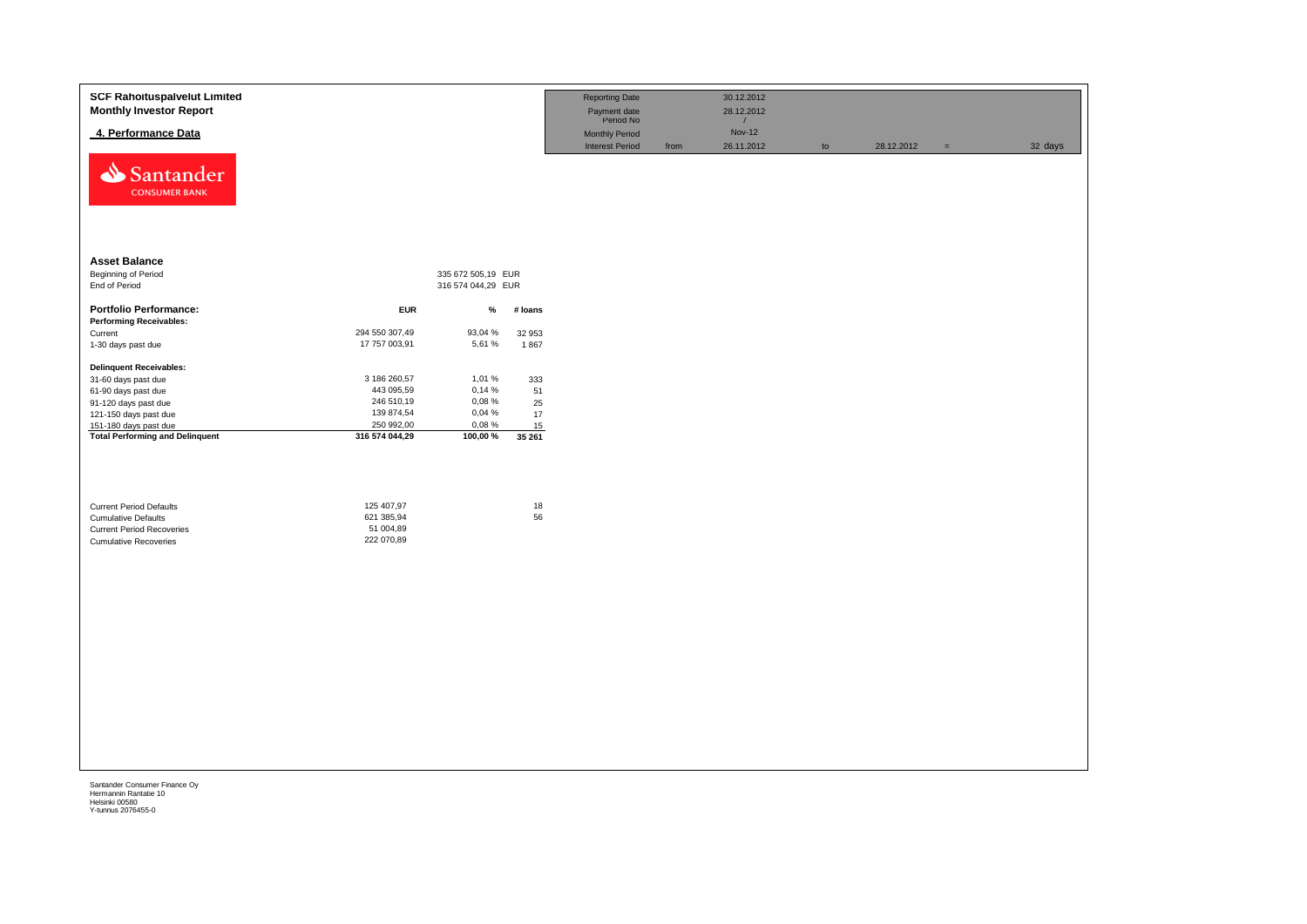| <b>SCF Rahoituspalvelut Limited</b> | <b>Reporting Date</b>     |      | 30.12.2012    |            |         |
|-------------------------------------|---------------------------|------|---------------|------------|---------|
| <b>Monthly Investor Report</b>      | Payment date<br>Period No |      | 28.12.2012    |            |         |
| 5. Outstanding Notes                | <b>Monthly Period</b>     |      | <b>Nov-12</b> |            |         |
|                                     | <b>Interest Period</b>    | from | 26.11.2012    | 28.12.2012 | 32 days |



| 1. Note Balance                                       | <b>All Notes</b>   | <b>Class A</b>     | <b>Class A</b>            | <b>Class B</b>    | <b>Class B</b> |
|-------------------------------------------------------|--------------------|--------------------|---------------------------|-------------------|----------------|
| <b>General Note Information</b>                       |                    |                    |                           |                   |                |
| <b>ISIN Code</b>                                      |                    | N/A                | $\boldsymbol{\mathsf{x}}$ | N/A               | N/A            |
| Currency                                              |                    | <b>EUR</b>         | <b>EUR</b>                | <b>EUR</b>        | <b>EUR</b>     |
| Initial Tranching                                     | 100 %              | 83 %               | 0,01%                     | 16 %              | 0,005%         |
| Legal Final Maturity Date                             |                    | 25.01.2020         | 43855                     | 25.01.2020        | 43855          |
| Rating (Fitch/Moody's)                                |                    | AAAsf/Aaa(sf)      | AAAsf/Aaa(sf)             | N/A               | N/A            |
| Initial Notes Aggregate Principal Outstanding Balance | 481 959 000.00 EUR | 402 400 000.00 EUR | 35000 EUR                 | 79 500 000.00 EUR | 24000 EUR      |
| Initial Nominal per Note                              |                    | 100000,00 EUR      | 1000 EUR                  | 100 000,00 EUR    | 1000 EUR       |
| Initial Number of Notes per Class                     | 4878               | 4024               | 35                        | 795               | 24             |
|                                                       |                    |                    |                           |                   |                |
| Current Note Information                              |                    |                    |                           |                   |                |
| Class Principal Outstanding Opening Balance           | 335 673 860.00 EUR | 256 127 582,50 EUR | 22 277,50 EUR             | 79 500 000.00 EUR | 24 000,00 EUR  |
| Available Distribution Amount                         | 20 734 400.57 EUR  |                    |                           |                   |                |
| Amortisation                                          | 19 099 549.00 EUR  |                    |                           |                   |                |
| Redemption per Class                                  | 19 099 549,00 EUR  | 19 097 904,00 EUR  | 1 645,00 EUR              | 0.00 EUR          | 0.00 EUR       |
| Redemption per Note                                   |                    | 4746,00 EUR        | 47,00 EUR                 | 0.00 EUR          | 0.00 EUR       |
| Class Principal Outstanding Closing Balance           | 316 574 311,00 EUR | 237 029 694,60 EUR | 20 616,40 EUR             | 79 500 000,00 EUR | 24 000,00 EUR  |
| <b>Current Tranching</b>                              |                    | 74.87%             | 0,01%                     | 25,11 %           | 0.01%          |
| Current Pool Factor                                   |                    | 0.59               | 0.59                      | 1.00              | 1,00           |

| 2. Payments to Investors per Note                  | <b>All Notes</b> | <b>Class A</b> | <b>Class A</b> | <b>Class B</b> | <b>Class B</b> |
|----------------------------------------------------|------------------|----------------|----------------|----------------|----------------|
| Interest Rate Basis: 1-M EURIBOR / Spread          | 0.11%            | 1.00 %         | 1,00 %         | 1.10%          | 1.10 %         |
| Day Count Convention                               |                  | 32,00          | 32,00          | 32,00          | 32,00          |
| <b>Interest Days</b>                               | 32               |                |                |                |                |
| Principal Outstanding per Note Beginning of Period |                  | 63 650.00 EUR  | 636.50 EUR     | 100 000,00 EUR | 1 000.00 EUR   |
| >Principal Repayment per note                      |                  | 4746.00 EUR    | 47.46 EUR      | 0,00 EUR       | 0.00 EUR       |
| Principal Outstanding per Note End of Period       |                  | 58 904.00 EUR  | 589.04 EUR     | 100 000,00 EUR | 1 000.00 EUR   |
| >Interest accrued for the period                   |                  | 63.00 EUR      | 1.00 EUR       | 107.00 EUR     | 1.00 EUR       |
| <b>Interest Payment</b>                            | 338 636.00       | 253 512.00 EUR | 35.00 EUR      | 85 065,00 EUR  | 24.00 EUR      |
| Interest Payment per Note                          |                  | 63,00 EUR      | 1,00 EUR       | 107,00 EUR     | 1,00 EUR       |
| 3. Credit Enhancements                             |                  |                |                |                |                |
| Initial total CE (Subordination, Reserve)          |                  |                | 18,00 %        |                | 1.50 %         |
| Current CE (incl. Excess Spread)                   |                  |                | 30,37%         |                | 5.25 %         |
| Current CE (excl. Excess Spread)                   |                  |                | 27,40 %        |                | 2.28%          |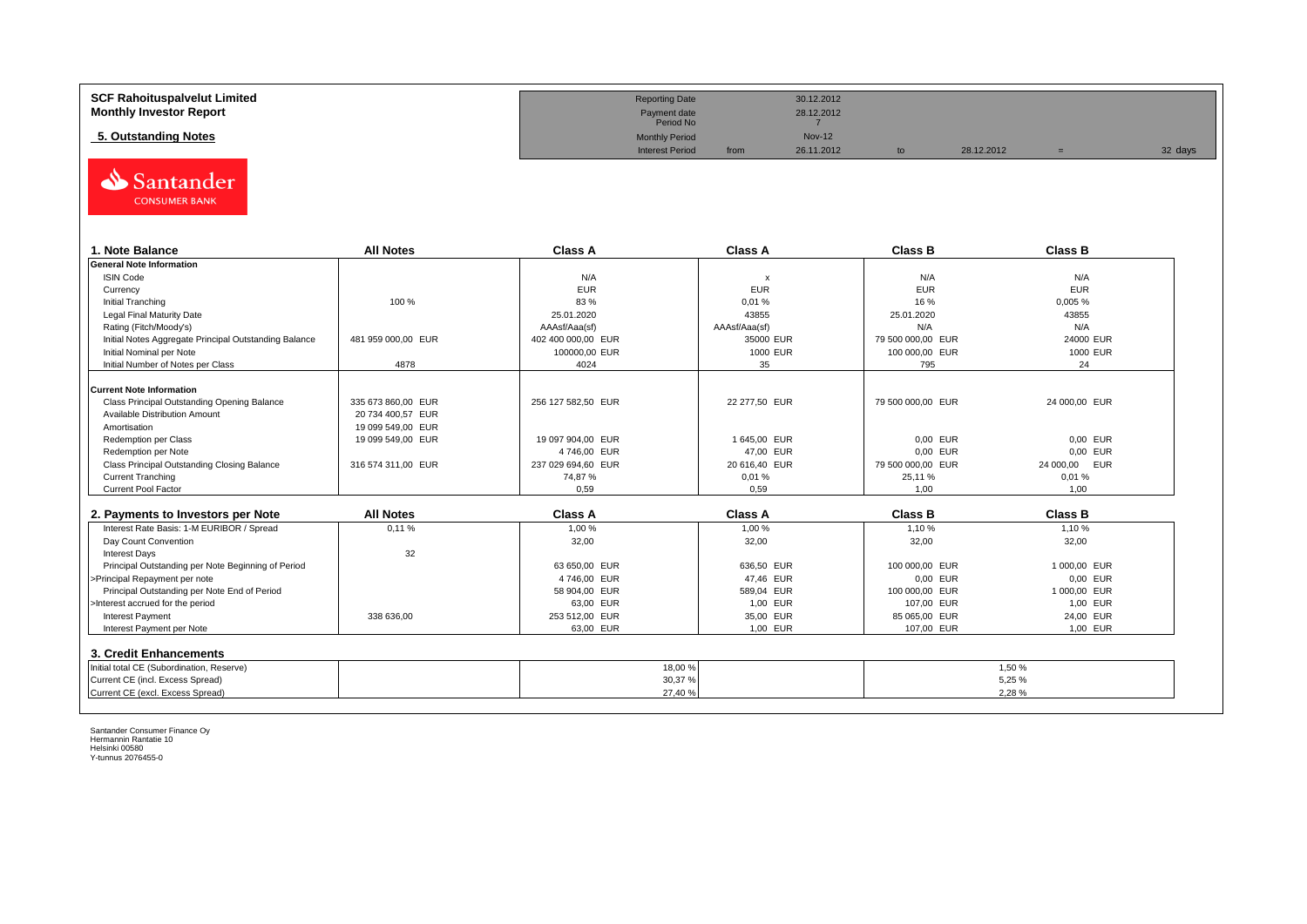## **SCF Rahoituspalvelut Limited Community Community Community Reporting Date 30.12.2012<br><b>Monthly Investor Report** Payment date 28.12.2012

**6. Counterparty Ratings, Trigger Levels and Consequences** 

Period No 7<br>Monthly Period Nov-12 Interest Period:  $26.11.2012$  to  $28.12.2012$  = 32 days

| Santander            |
|----------------------|
| <b>CONSUMER BANK</b> |

|                                    |                                              | <b>Rating Triggers</b>             |                |                                           |           |                                           |                                      |                                        |                                          |                   |                                                                                                                                                                                                                                                                                                                                                                                                                                                                                                                                                                                                                                                                                                                                                                                                                                                                                                                                                                                                                                                                                                      |
|------------------------------------|----------------------------------------------|------------------------------------|----------------|-------------------------------------------|-----------|-------------------------------------------|--------------------------------------|----------------------------------------|------------------------------------------|-------------------|------------------------------------------------------------------------------------------------------------------------------------------------------------------------------------------------------------------------------------------------------------------------------------------------------------------------------------------------------------------------------------------------------------------------------------------------------------------------------------------------------------------------------------------------------------------------------------------------------------------------------------------------------------------------------------------------------------------------------------------------------------------------------------------------------------------------------------------------------------------------------------------------------------------------------------------------------------------------------------------------------------------------------------------------------------------------------------------------------|
|                                    |                                              |                                    |                | <b>Short Term</b>                         |           |                                           |                                      | <b>Long Term</b>                       |                                          |                   |                                                                                                                                                                                                                                                                                                                                                                                                                                                                                                                                                                                                                                                                                                                                                                                                                                                                                                                                                                                                                                                                                                      |
| Fitch<br>Moody's                   |                                              |                                    |                |                                           |           |                                           | Fitch                                |                                        | Moody's                                  |                   |                                                                                                                                                                                                                                                                                                                                                                                                                                                                                                                                                                                                                                                                                                                                                                                                                                                                                                                                                                                                                                                                                                      |
| <b>Transaction Role</b>            | Counterparty                                 | Criteria                           | Current        | Criteria                                  | Current   | Criteria                                  | Current                              | Criteria                               | Current                                  | Trigger breached? | Summary of Contractual Requirements if Rating Trigger Breach                                                                                                                                                                                                                                                                                                                                                                                                                                                                                                                                                                                                                                                                                                                                                                                                                                                                                                                                                                                                                                         |
| Issuer                             | Rahoituspalvelut Limited                     |                                    | No rating      |                                           | No rating |                                           | No rating                            |                                        | No rating                                | N/A               |                                                                                                                                                                                                                                                                                                                                                                                                                                                                                                                                                                                                                                                                                                                                                                                                                                                                                                                                                                                                                                                                                                      |
| Seller                             | Santander Consumer Finance OY                |                                    | No rating      |                                           | No rating |                                           | No rating                            |                                        | No rating                                | N/A               |                                                                                                                                                                                                                                                                                                                                                                                                                                                                                                                                                                                                                                                                                                                                                                                                                                                                                                                                                                                                                                                                                                      |
| Servicer                           | Santander Consumer Finance OY                |                                    | No rating      |                                           | No rating |                                           | No rating                            |                                        | No rating                                | N/A               |                                                                                                                                                                                                                                                                                                                                                                                                                                                                                                                                                                                                                                                                                                                                                                                                                                                                                                                                                                                                                                                                                                      |
| Servicer's Owner                   | Santander Consumer Finance                   | N/A                                | F <sub>2</sub> | N/A                                       | $P-2$     | <b>RRR</b>                                | BBB+<br><b>Rating Watch Negative</b> | Baa3                                   | Raa2<br>Review for possible<br>Downgrade | N                 | the Back-up Servicer Facilitator, Banco Santander S.A, will perform the following services: (a) in accordance<br>with the provisions of this Agreement, select an appropriate bank or financial institution to act as a<br>successor servicer in the event that a Servicer Termination Notice is delivered; (b) review the information<br>provided to it by the Servicer under this Agreement; (c) enter into appropriate data confidentiality<br>provisions; and (d) notify the Servicer if it requires further assistance                                                                                                                                                                                                                                                                                                                                                                                                                                                                                                                                                                          |
| <b>Liquidity Facility Provider</b> | Banco Santander S.A.                         | F <sub>2</sub>                     | F <sub>2</sub> | $P-1$<br>Review for possible<br>Downgrade | $P-2$     | $\Lambda$<br>Rating Watch Negative        | RRR+<br><b>Rating Watch Negativ</b>  | A1<br>Review for possible<br>downgrade | Baa2<br>Review for possible<br>Downgrade | Y                 | The Liquidity Facility Provider (Banco Santander) shall either a) assign or transfer all its rights, benefits, and<br>obligations to a bank or financial intermediary passported to perform banking activities in Ireland that (i)<br>meets the applicable Required Ratings (ii) enters into a liquidity facility agreement on substantially the same<br>terms as the Liquidity Facility Agreement and (iii) accedes to the Issuer Security Trust Deed all by no later<br>than 30 calendar days from the date on which the Ratings Downgrade took place if the Liquidity Facility<br>provider fails to provide Cash<br>Collateral or b) deposit an amount equal to the Available Facility into the Issuer Transaction Account by no<br>later than 14 calendar days after the downgrade (Cash Collateral)                                                                                                                                                                                                                                                                                             |
| <b>Issuer Swap Provider</b>        | Banco Santander S.A.                         | F <sub>2</sub>                     | F <sub>2</sub> | $P-1$<br>Review for possible<br>Downgrade | $P-2$     | A<br>Rating Watch Negative                | RRR+<br>Rating Watch Negativ         | A1<br>Review for possible<br>downgrade | Raa2<br>Review for possible<br>Downgrade | Y                 | The Swap Counterparty (Banco Santander) will be obliged, within the time periods specified in the<br>Basis Swap Agreement, at its own cost, to post collateral for its obligations in accordance with the provisions<br>of the Credit Support Annex, and in addition, will be obliged, within the time periods specified in the Basis<br>Swap Agreement, at its cost, to either (i) obtain a guarantee of its obligations under the Basis Swap<br>Agreement from a third party with the Required Ratings; or (ii) transfer all of its rights and obligations under<br>the Basis Swap Agreement to a third party with the Required Ratings                                                                                                                                                                                                                                                                                                                                                                                                                                                            |
| <b>Issuer Bank</b>                 | Deutsche Bank AG                             | F1<br><b>Rating Watch Negative</b> | $F1+$          | $P-1$<br>Review for possible<br>Downgrade | $P-1$     | $\Lambda$<br>Rating Watch Negative        | At                                   | A1<br>Review for possible<br>downgrade | A2                                       | To be clarified   | If at any time a Ratings Downgrade has occurred in respect of the Transaction Account Bank, then the Issuer<br>and the Purchaser shall (with the prior written consent of the Note Trustee) procure that, within 30 calendar<br>days, (i) in relation to the Issuer, the Issuer Secured Accounts and the Expenses Loan Payment Account and<br>all of the funds standing to the credit of the Issuer Secured Accounts and the Expenses Loan Payment<br>Account and (ii) in relation to the Purchaser, the Purchaser Transaction Account and all funds standing to the<br>credit of the Purchaser Transaction Account, are transferred to another bank or banks that meet the<br>applicable Required Ratings (which bank shall be notified in writing by the Issuer to the Transaction Account<br>Bank) and approved in writing by the Note Trustee and in accordance with the provisions of the Transaction<br>Account Bank Agreement. The appointment of the Transaction Account Bank shall terminate on the date on<br>which the appointment of the new transaction account bank becomes effective. |
| Paying Agent and related roles     | Deutsche Bank AG                             |                                    | $F1+$          |                                           | $P-1$     |                                           | $\Lambda +$                          |                                        | A2                                       | N/A               |                                                                                                                                                                                                                                                                                                                                                                                                                                                                                                                                                                                                                                                                                                                                                                                                                                                                                                                                                                                                                                                                                                      |
| Corporate Service Provider         | Deutsche International Corporate<br>Services |                                    | $F1+$          |                                           | $P-1$     |                                           | $A +$                                |                                        | A2                                       | N/A               |                                                                                                                                                                                                                                                                                                                                                                                                                                                                                                                                                                                                                                                                                                                                                                                                                                                                                                                                                                                                                                                                                                      |
| Note Trustee and Security Trustee  | Deutsche Trustee Company Limited             |                                    | $F1+$          |                                           | $P-1$     |                                           | $A+$                                 |                                        | A2                                       | N/A               |                                                                                                                                                                                                                                                                                                                                                                                                                                                                                                                                                                                                                                                                                                                                                                                                                                                                                                                                                                                                                                                                                                      |
| <b>Collections Bank</b>            | SEB AB                                       | F1<br>Rating Watch Negative        | F1             | $P-1$<br>Review for possible<br>Downgrade | $P-1$     | $\Lambda$<br><b>Rating Watch Negative</b> | $A+$                                 | A1<br>Review for possible<br>downgrade | A1                                       | $\mathbf N$       | Within 30 calendar days, the Issuer Collections Account and all of the funds standing to the credit of the<br>Issuer Collections Account are transferred to another bank or banks who meet the Required Ratings (which<br>bank shall be notified in writing by the Servicer to the Collections Account Bank and approved in writing by<br>the Note Trustee): the appointment of the Collections Account Bank shall terminate on the date on which<br>the appointment of the new transaction account bank becomes effective. Upon the transfer of the Issuer<br>Collections Account to another bank, the Issuer will procure that the new transaction Upon the transfer of<br>the Issuer Collections Acoount to another bank, the Issuer will procure that the new transaction account<br>hank<br>enters into an agreement substantially in the form of the Issuer Collections Account Agreement and accedes<br>to the Issuer Security Trust Deed.                                                                                                                                                    |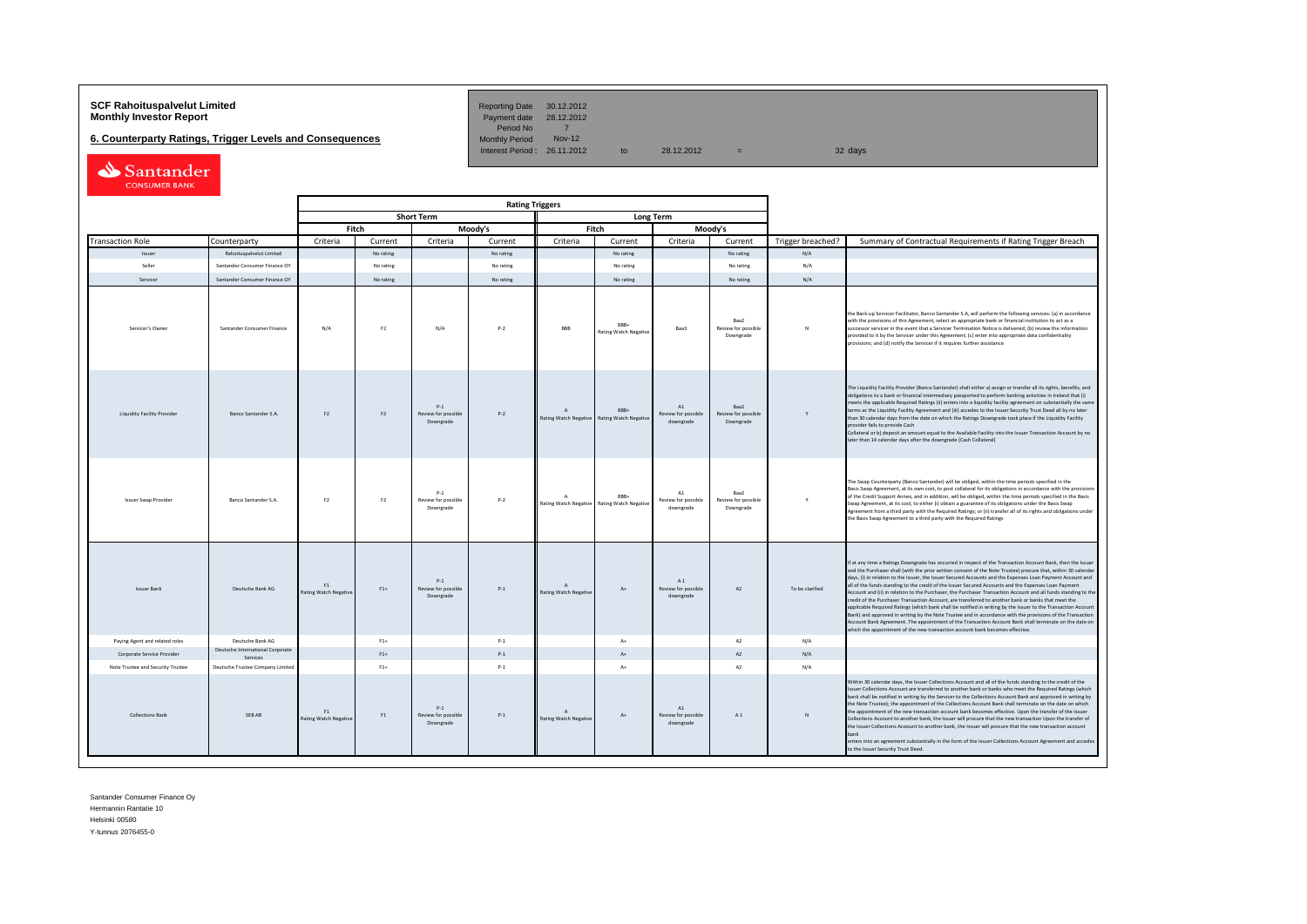| <b>SCF Rahoituspalvelut Limited</b><br><b>Monthly Investor Report</b><br>6.a Original Portfolio Principal Balance | <b>Reporting Date</b><br>Payment date<br>Period No<br><b>Monthly Period</b> |      | 30.12.2012<br>28.12.2012<br>nov. 12 |    |            |   |         |
|-------------------------------------------------------------------------------------------------------------------|-----------------------------------------------------------------------------|------|-------------------------------------|----|------------|---|---------|
|                                                                                                                   | <b>Interest Period</b>                                                      | from | 26.11.2012                          | to | 28.12.2012 | = | 32 days |
| Santander                                                                                                         |                                                                             |      |                                     |    |            |   |         |

Average outstanding principal balance: 10 679

|                  | <b>TOTAL</b>           |             |           |                         |         |                              |                     |
|------------------|------------------------|-------------|-----------|-------------------------|---------|------------------------------|---------------------|
|                  | <b>Min</b>             | <b>Max</b>  | <b>No</b> | <b>Original balance</b> | %       | <b>WA months to maturity</b> | <b>WA seasoning</b> |
|                  | $0,00 \in$             | 4 999,99€   | 10 5 69   | 34 014 267              | 7,1%    | 20,3                         | 20,2                |
|                  | 5 000,00 €             | 9 999,99€   | 14 962    | 111 330 743             | 23,1%   | 33,3                         | 16,0                |
|                  | 10 000,00 €            | 14 999,99 € | 10 4 48   | 127 666 197             | 26,5%   | 40,0                         | 13,1                |
|                  | 15 000,00 €            | 19 999,99€  | 4833      | 83 124 702              | 17,2%   | 44,2                         | 12,1                |
|                  | 20 000,00 €            | 24 999,99 € | 2 0 8 0   | 46 047 406              | 9,6%    | 45,8                         | 10,7                |
| Original balance | 25 000,00€             | 29 999,99€  | 963       | 26 170 405              | 5,4%    | 46,3                         | 9,8                 |
|                  | 30 000,00 €            | 34 999,99 € | 493       | 15 863 298              | 3,3%    | 46,5                         | 9,7                 |
|                  | 35 000,00 €            | 39 999,99 € | 271       | 10 073 680              | 2,1%    | 45,7                         | 10,4                |
|                  | 40 000,00€             | 44 999,99€  | 181       | 7 662 654               | 1,6%    | 45,4                         | 9,9                 |
|                  | 45 000,00 €            | 49 999,99€  | 99        | 4 678 264               | 1,0%    | 45,7                         | 10,0                |
|                  | 50 000,00 €            | 54 999,99€  | 78        | 4 0 5 6 5 1 8           | 0,8%    | 45,7                         | 9,0                 |
|                  | 55 000,00 €            | 59 999,99€  | 51        | 2 9 2 7 2 4 6           | 0,6%    | 45,7                         | 10,1                |
|                  | 60 000,00 $\epsilon$ + |             | 105       | 8 3 4 2 2 7 8           | 1,7%    | 44,8                         | 9,2                 |
|                  |                        |             |           |                         |         |                              |                     |
|                  | Total                  |             | 45 133    | 481 957 657             | 100,00% | 42,3                         | 11,56               |

Santander Consumer Finance Oy Hermannin Rantatie 10 Helsinki 00580 Y-tunnus 2076455-0

**CONSUMER BANK**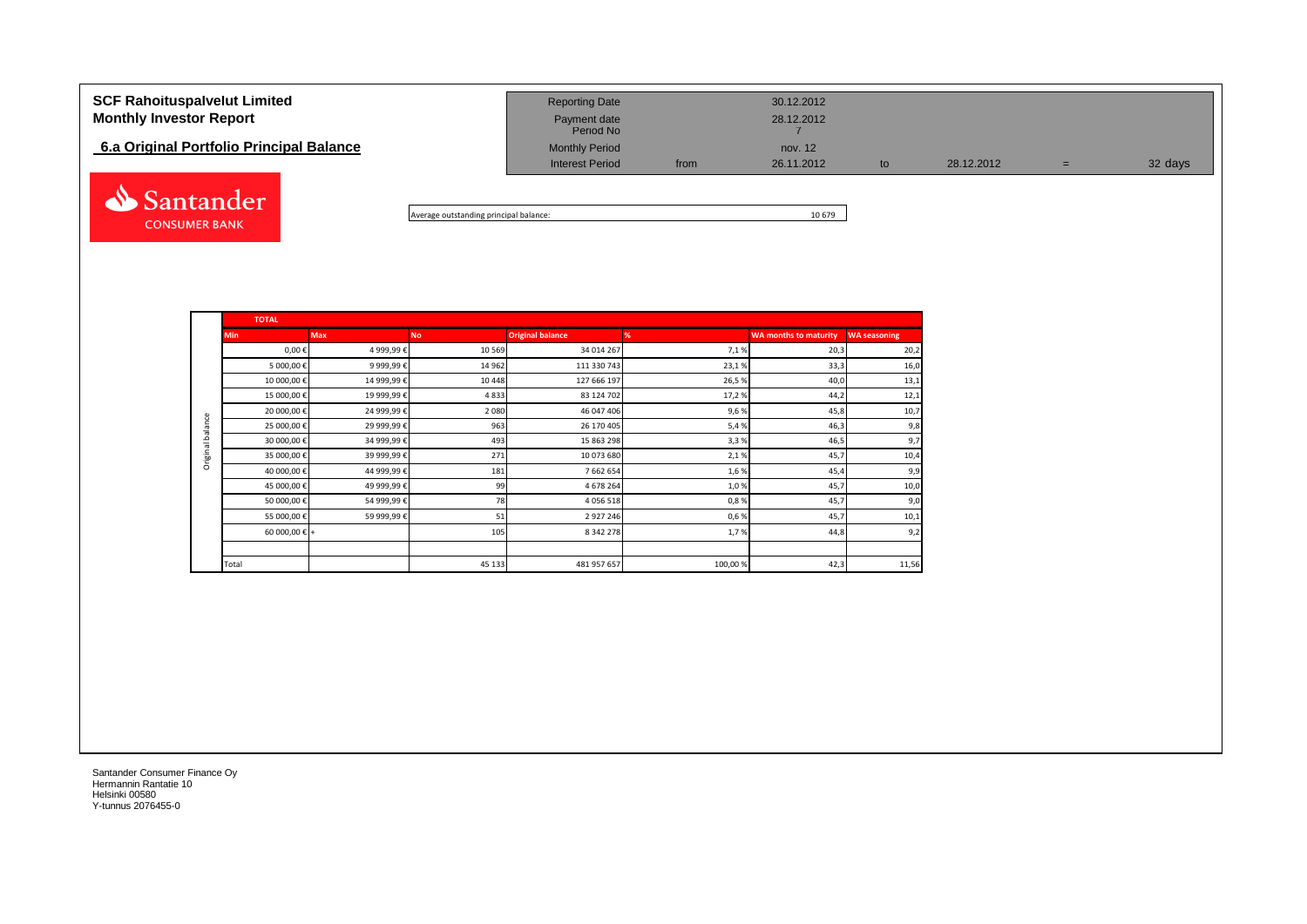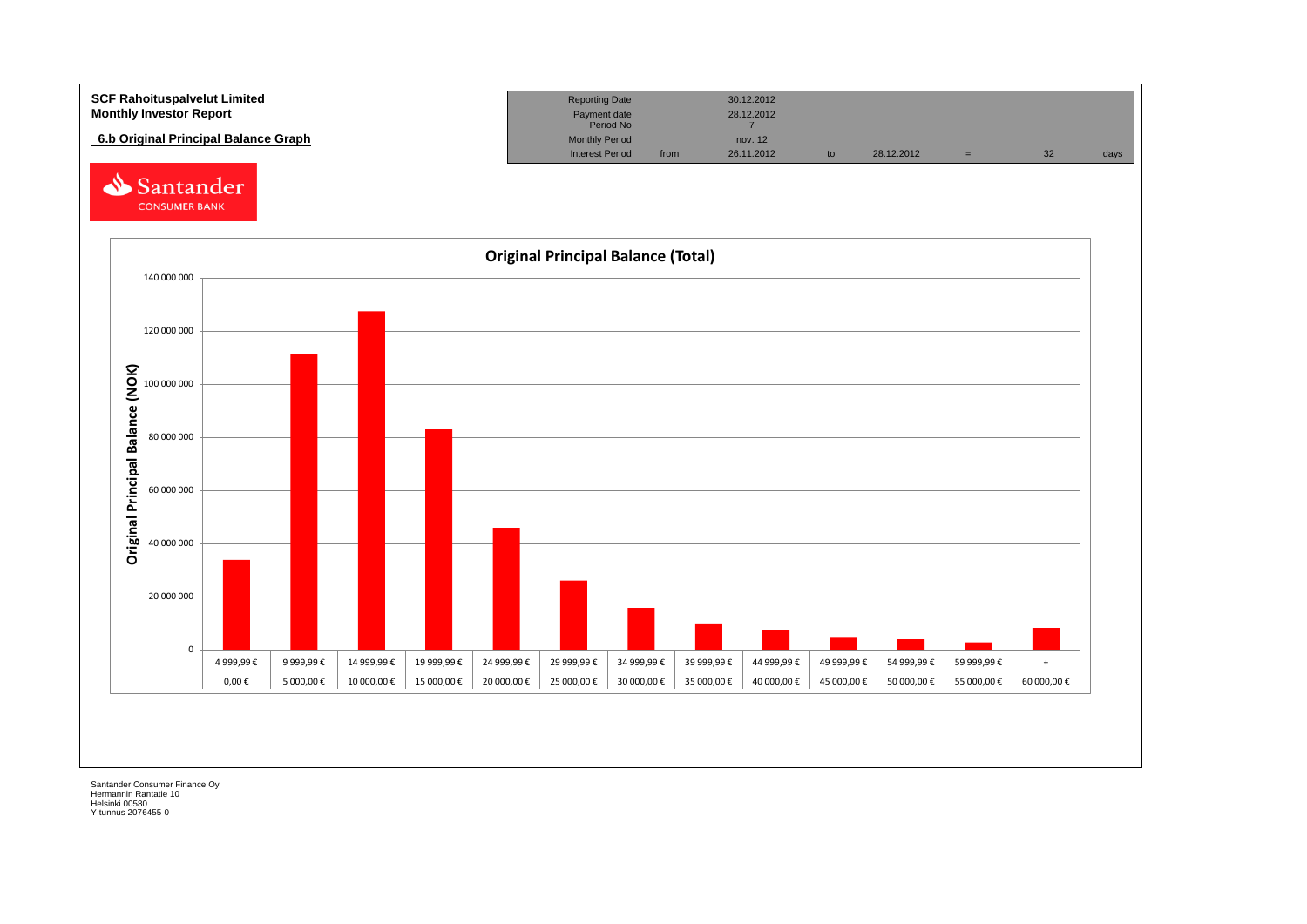# **7.a Outstanding Principal Balance.**



| <b>SCF Rahoituspalvelut Limited</b><br><b>Monthly Investor Report</b> | <b>Reporting Date</b><br>Payment date |      | 30.12.2012<br>28.12.2012 |    |            |     |         |
|-----------------------------------------------------------------------|---------------------------------------|------|--------------------------|----|------------|-----|---------|
|                                                                       | Period No                             |      |                          |    |            |     |         |
| 7.a Outstanding Principal Balance                                     | <b>Monthly Period</b>                 |      | nov. 12                  |    |            |     |         |
|                                                                       | <b>Interest Period</b>                | from | 26.11.2012               | to | 28.12.2012 | $=$ | 32 days |
|                                                                       |                                       |      |                          |    |            |     |         |

Average amount - all: 8 978

|                     |               |            |           | <b>TOTAL</b>  |                                                     |            |                                 |                     |
|---------------------|---------------|------------|-----------|---------------|-----------------------------------------------------|------------|---------------------------------|---------------------|
|                     | <b>Min</b>    | <b>Max</b> | <b>No</b> |               | <b>Outstanding balance % of Outstanding balance</b> | % of loans | <b>WA</b> months to<br>maturity | <b>WA seasoning</b> |
|                     | $0,00 \in$    | 4 999,99€  | 11 14 1   | 31 362 726    | 9,91%                                               | 31,60%     | 17,6                            | 26,3                |
|                     | 5 000,00€     | 9 999,99€  | 12 3 8 9  | 91 272 450    | 28,83%                                              | 35,14%     | 29,2                            | 22,1                |
|                     | 10 000,00€    | 14 999,99€ | 6657      | 80 718 027    | 25,50 %                                             | 18,88%     | 35,4                            | 19,9                |
|                     | 15 000,00€    | 19 999,99€ | 2813      | 48 174 465    | 15,22%                                              | 7,98%      | 38,8                            | 18,2                |
| Outstanding balance | 20 000,00€    | 24 999,99€ | 1 1 1 2   | 24 745 110    | 7,82%                                               | 3,15%      | 40,3                            | 17,0                |
|                     | 25 000,00€    | 29 999,99€ | 500       | 13 584 410    | 4,29%                                               | 1,42%      | 39,3                            | 17,3                |
|                     | 30 000,00 €   | 34 999,99€ | 257       | 8 247 588     | 2,61%                                               | 0,73%      | 40,0                            | 17,4                |
|                     | 35 000,00€    | 39 999,99€ | 153       | 5717768       | 1,81%                                               | 0,43%      | 39,5                            | 17,4                |
|                     | 40 000,00€    | 44 999,99€ | 90        | 3 803 186     | 1,20%                                               | 0,26%      | 38,8                            | 16,4                |
|                     | 45 000,00€    | 49 999,99€ | 47        | 2 2 2 8 3 7 2 | 0,70%                                               | 0,13%      | 40,3                            | 17,0                |
|                     | 50 000,00€    | 54 999,99€ | 33        | 1726764       | 0,55%                                               | 0,09%      | 38,4                            | 16,3                |
|                     | 55 000,00€    | 59 999,99€ | 15        | 860 009       | 0,27%                                               | 0,04%      | 40,1                            | 14,5                |
|                     | 60 000,00 € + |            | 54        | 4 133 170     | 1,31%                                               | 0,15%      | 38,4                            | 16,2                |
|                     |               |            |           |               |                                                     |            |                                 |                     |
|                     | Total         |            | 35 26 1   | 316 574 044   | 100,0%                                              | 100,0%     | 33,3                            | 20,3                |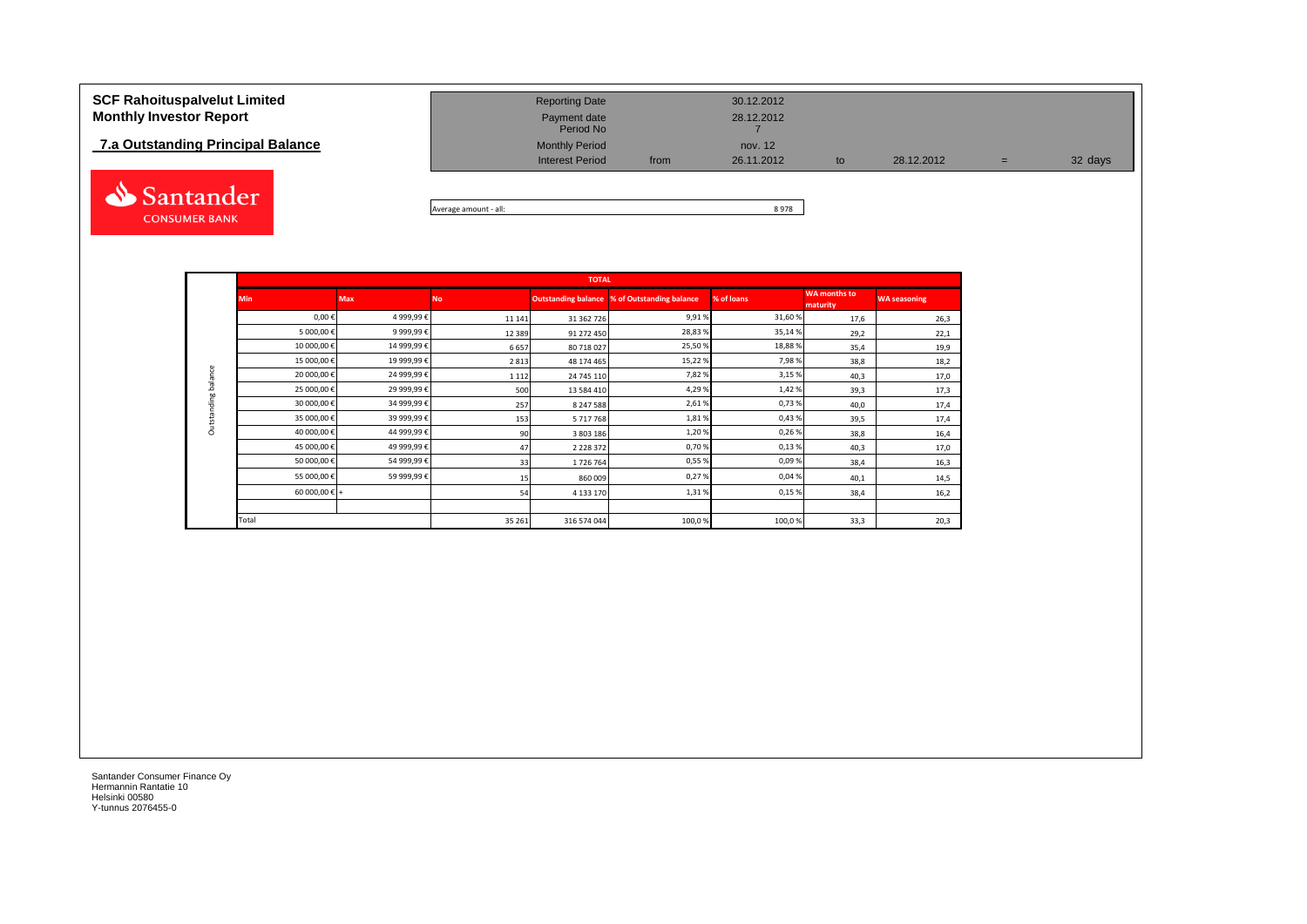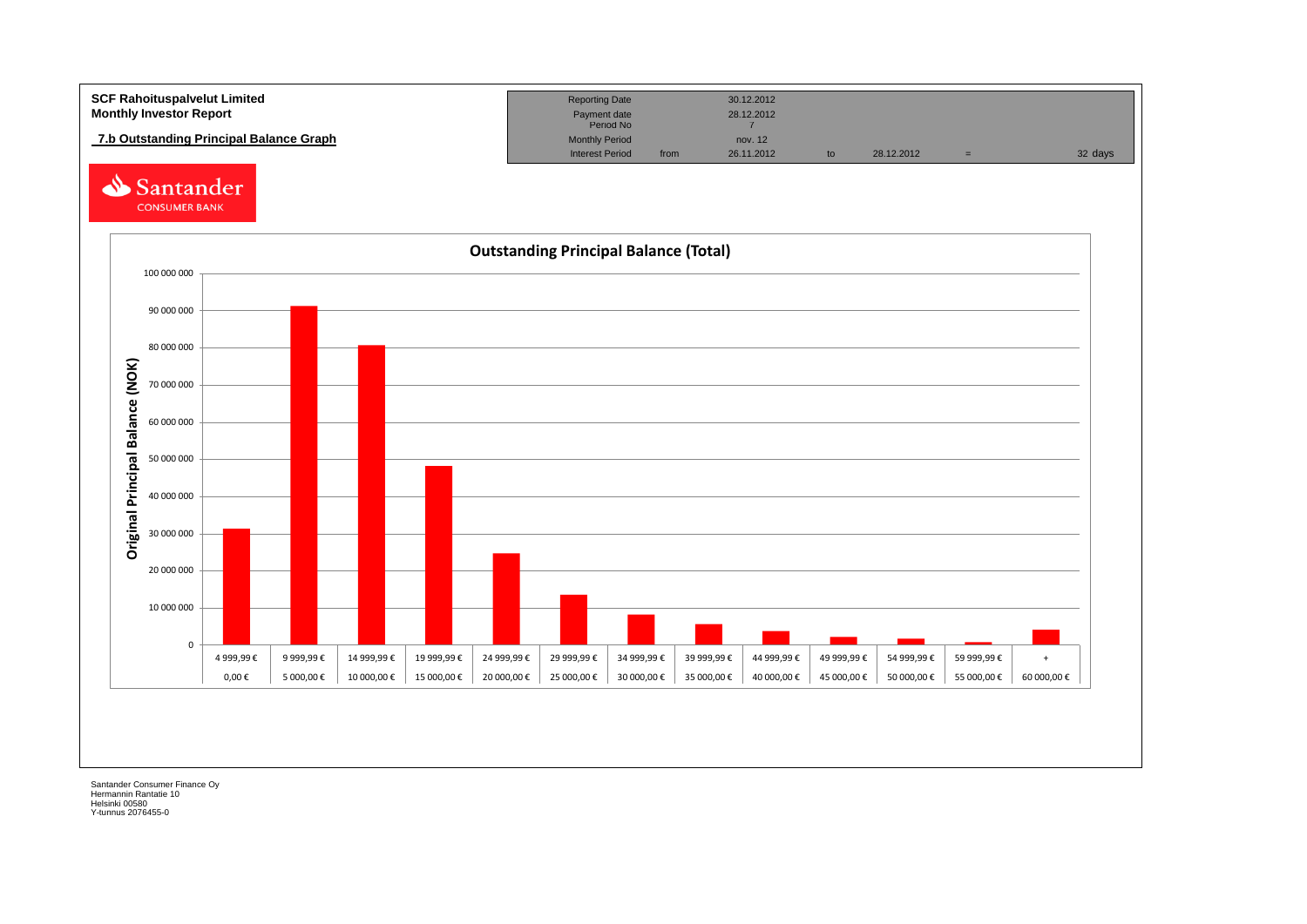#### **SCF Rahoituspalvelut Limited Monthly Investor Report**

### **8.a Geographical Distribution**



| <b>Reporting Date</b>     |      | 30.12.2012 |            |   |         |
|---------------------------|------|------------|------------|---|---------|
| Payment date<br>Period No |      | 28.12.2012 |            |   |         |
| <b>Monthly Period</b>     |      | nov. 12    |            |   |         |
| <b>Interest Period</b>    | from | 26.11.2012 | 28.12.2012 | = | 30 days |

|                       |           |                            | <b>TOTAL</b>             |            |                              |                     |
|-----------------------|-----------|----------------------------|--------------------------|------------|------------------------------|---------------------|
| <b>District</b>       | <b>No</b> | <b>Outstanding balance</b> | % of Outstanding balance | % of Loans | <b>WA months to maturity</b> | <b>WA seasoning</b> |
| Central Finland       | 4021      | 35 103 107                 | 11,09 %                  | 11,40%     | 33,5                         | 20,2                |
| Eastern Finland       | 941       | 7 9 69 149                 | 2,52%                    | 2,67%      | 32,4                         | 20,6                |
| East Tavastia         | 2 2 2 0   | 19 661 911                 | 6,21%                    | 6,30%      | 33,8                         | 20,5                |
| Greater Helsinki<br>₽ | 8 1 8 7   | 79 072 620                 | 24,98%                   | 23,22%     | 33,2                         | 20,2                |
| Northern Finland      | 2 6 3 9   | 24 281 601                 | 7,67%                    | 7,48%      | 34,7                         | 19,5                |
| Northern Savonia      | 1 1 4 7   | 9 205 904                  | 2,91%                    | 3,25 %     | 32,3                         | 20,0                |
| Ostrobothnia          | 2 1 9 8   | 19 192 765                 | 6,06%                    | 6,23%      | 31,3                         | 20,8                |
| South-Eastern Fi      | 1955      | 17 490 957                 | 5,53%                    | 5,54%      | 33,7                         | 20,0                |
| South-Western Fi      | 3816      | 33 296 996                 | 10,52%                   | 10,82%     | 33,1                         | 20,2                |
| Uusimaa               | 4781      | 40 717 004                 | 12,86 %                  | 13,56%     | 33,1                         | 21,5                |
| Western Tavastia      | 3 3 5 6   | 30 582 030                 | 9,66%                    | 9,52%      | 33,4                         | 19,9                |
|                       |           |                            |                          |            |                              |                     |
| Total                 | 35 261    | 316 574 044                | 100,0%                   | 100,00%    | 33,2                         | 20,3                |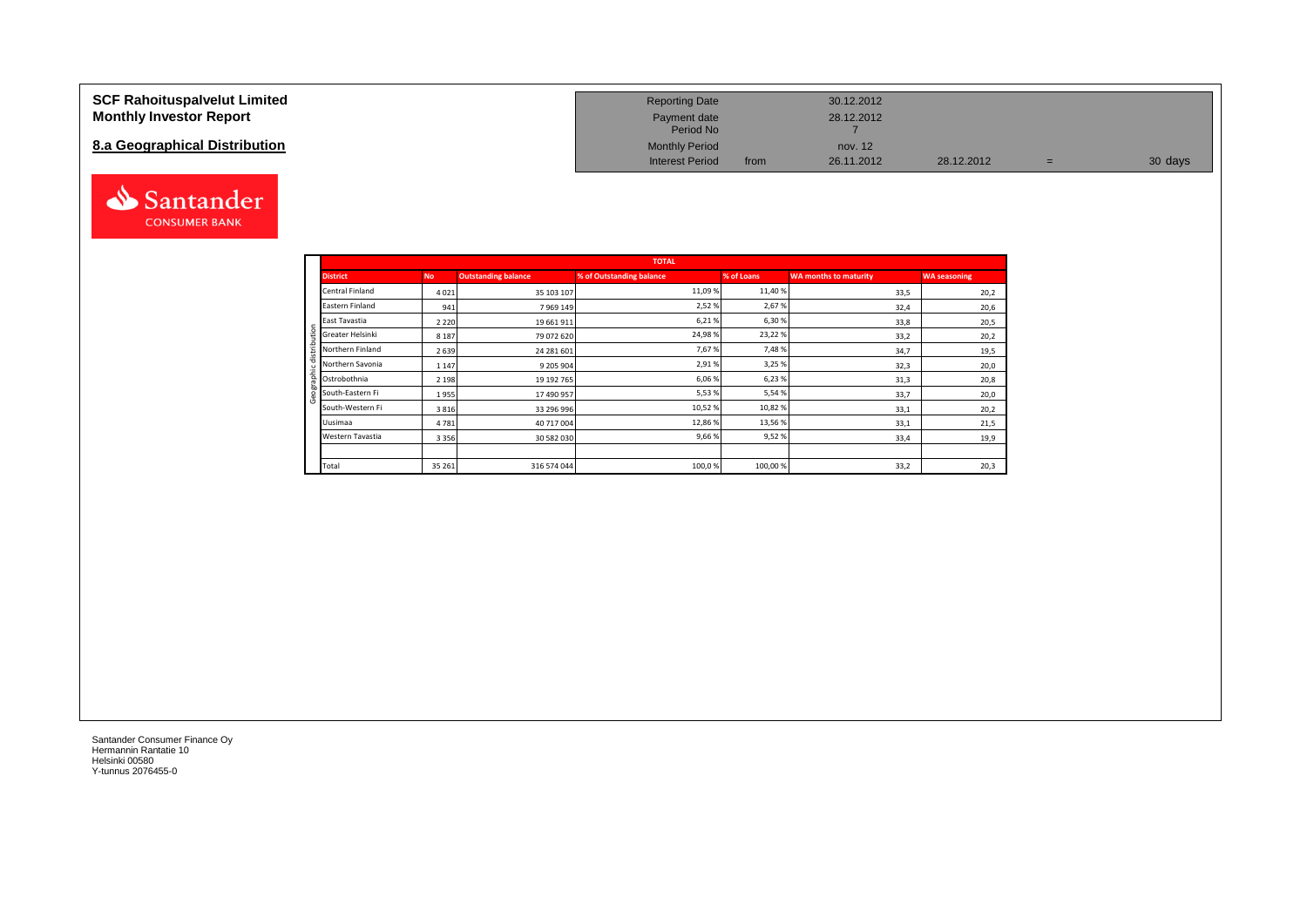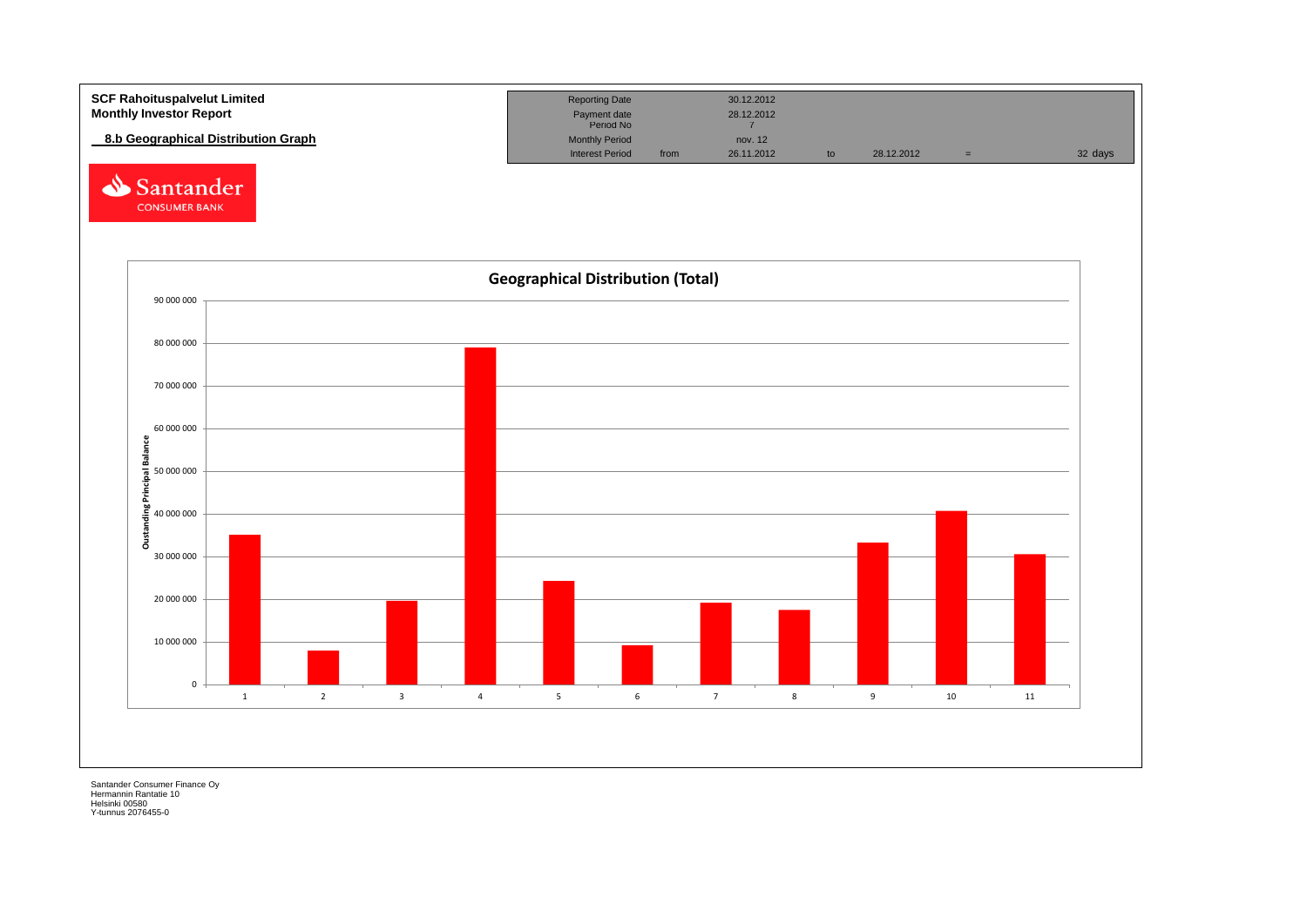### **9.a Interest Rate**



| SCF Rahoituspalvelut Limited   | <b>Reporting Date</b>     |      | 30.12.2012 |            |   |         |
|--------------------------------|---------------------------|------|------------|------------|---|---------|
| <b>Monthly Investor Report</b> | Payment date<br>Period No |      | 28.12.2012 |            |   |         |
| 9.a Interest Rate              | <b>Monthly Period</b>     |      | nov. 12    |            |   |         |
|                                | <b>Interest Period</b>    | from | 26.11.2012 | 28.12.2012 | ÷ | 32 days |

|              |            |        |           | <b>TOTAL</b>               |                                          |                              |                     |
|--------------|------------|--------|-----------|----------------------------|------------------------------------------|------------------------------|---------------------|
|              | $Min (>=)$ | Max(<) | <b>No</b> | <b>Outstanding balance</b> | % of total<br><b>Outstanding balance</b> | <b>WA months to maturity</b> | <b>WA seasoning</b> |
|              |            | 1%     | 1 2 7 5   | 11 056 900                 | 3,49%                                    | 23,9                         | 14,2                |
|              | 1 %        | 2 %    | 2920      | 21 274 445                 | 6,72%                                    | 27,7                         | 20,1                |
|              | 2%         | 4 %    | 6 5 0 9   | 63 687 514                 | 20,12%                                   | 33,4                         | 20,3                |
| distribution | 4 %        | 6%     | 16 8 11   | 164 359 917                | 51,92%                                   | 34,7                         | 20,4                |
|              | 6 %        | 8%     | 7697      | 55 916 536                 | 17,66%                                   | 32,9                         | 21,6                |
|              | 8%         | 10 %   | 49        | 278732                     | 0,09%                                    | 32,8                         | 21,0                |
|              | 10%        | 12%    |           |                            | 0,00 %                                   |                              |                     |
|              | 12%        | 14 %   |           |                            | 0,00%                                    |                              |                     |
|              | 14 %       | 16 %   |           |                            | 0,00%                                    |                              |                     |
|              | 16 %       | 18%    |           |                            | 0,00%                                    |                              |                     |
|              |            |        |           |                            |                                          |                              |                     |
|              | Total      |        | 35 26 1   | 316 574 044                | 100,00 %                                 | 30,9                         | 19,6                |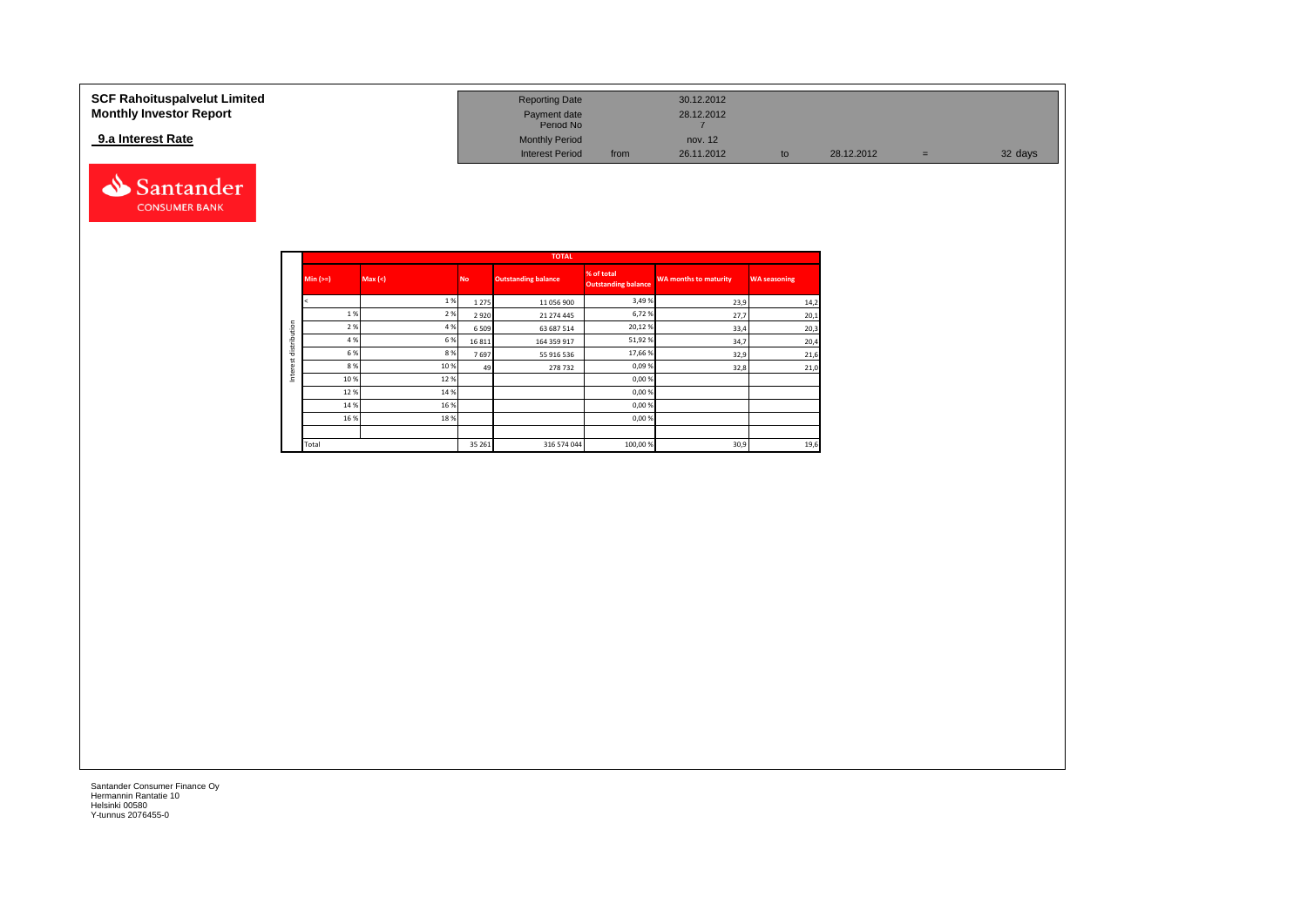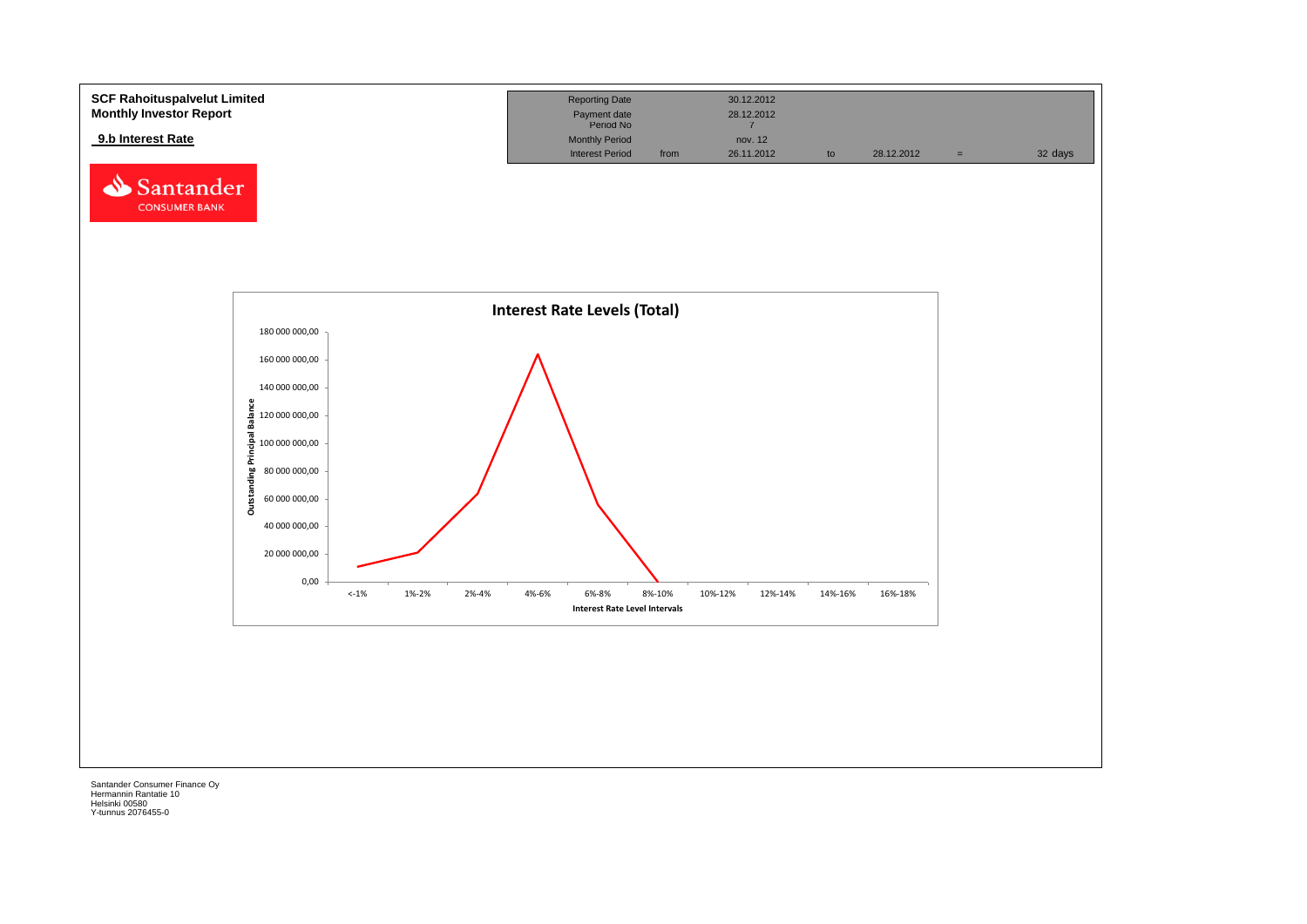| <b>SCF Rahoituspalvelut Limited</b><br><b>Monthly Investor Report</b> | <b>Reporting Date</b><br>Payment date<br>Period No |      | 30.12.2012<br>28.12.2012 |    |            |     |         |
|-----------------------------------------------------------------------|----------------------------------------------------|------|--------------------------|----|------------|-----|---------|
| 10.a Remaining Terms                                                  | <b>Monthly Period</b><br><b>Interest Period</b>    | from | nov. 12<br>26.11.2012    | to | 28.12.2012 | $=$ | 32 days |



|          |            |            |           | <b>TOTAL</b>               |         |                              |                     |
|----------|------------|------------|-----------|----------------------------|---------|------------------------------|---------------------|
|          | <b>Min</b> | <b>Max</b> | <b>No</b> | <b>Outstanding balance</b> | %       | <b>WA months to maturity</b> | <b>WA seasoning</b> |
|          |            |            | 209       | 147 396                    | 0,05%   | 0,0                          | 39,3                |
|          |            | 12         | 5874      | 16 883 027                 | 5,33%   | 7,7                          | 34,8                |
|          | 13         | 24         | 9045      | 57 596 388                 | 18,19%  | 19,4                         | 25,6                |
|          | 25         | 36         | 10 15 8   | 98 403 177                 | 31,08%  | 30,5                         | 22,7                |
| maturity | 37         | 48         | 8648      | 121 237 924                | 38,30%  | 42,7                         | 15,8                |
|          | 49         | 60         | 1327      | 22 306 132                 | 7,05%   | 49,5                         | 9,5                 |
| 5        | 61         | 72         |           |                            | 0,00%   |                              |                     |
| Months   | 73         | 84         |           |                            | 0,00%   |                              |                     |
|          | 85         | 96         |           |                            | 0,00%   |                              |                     |
|          | 97         | 108        |           |                            | 0,00%   |                              |                     |
|          | 109        | 120        |           |                            | 0,00%   |                              |                     |
|          | 121 >      |            |           |                            | 0,00%   |                              |                     |
|          |            |            |           |                            |         |                              |                     |
|          | Total      |            | 35 26 1   | 316 574 044                | 100,00% | 30,0                         | 21,7                |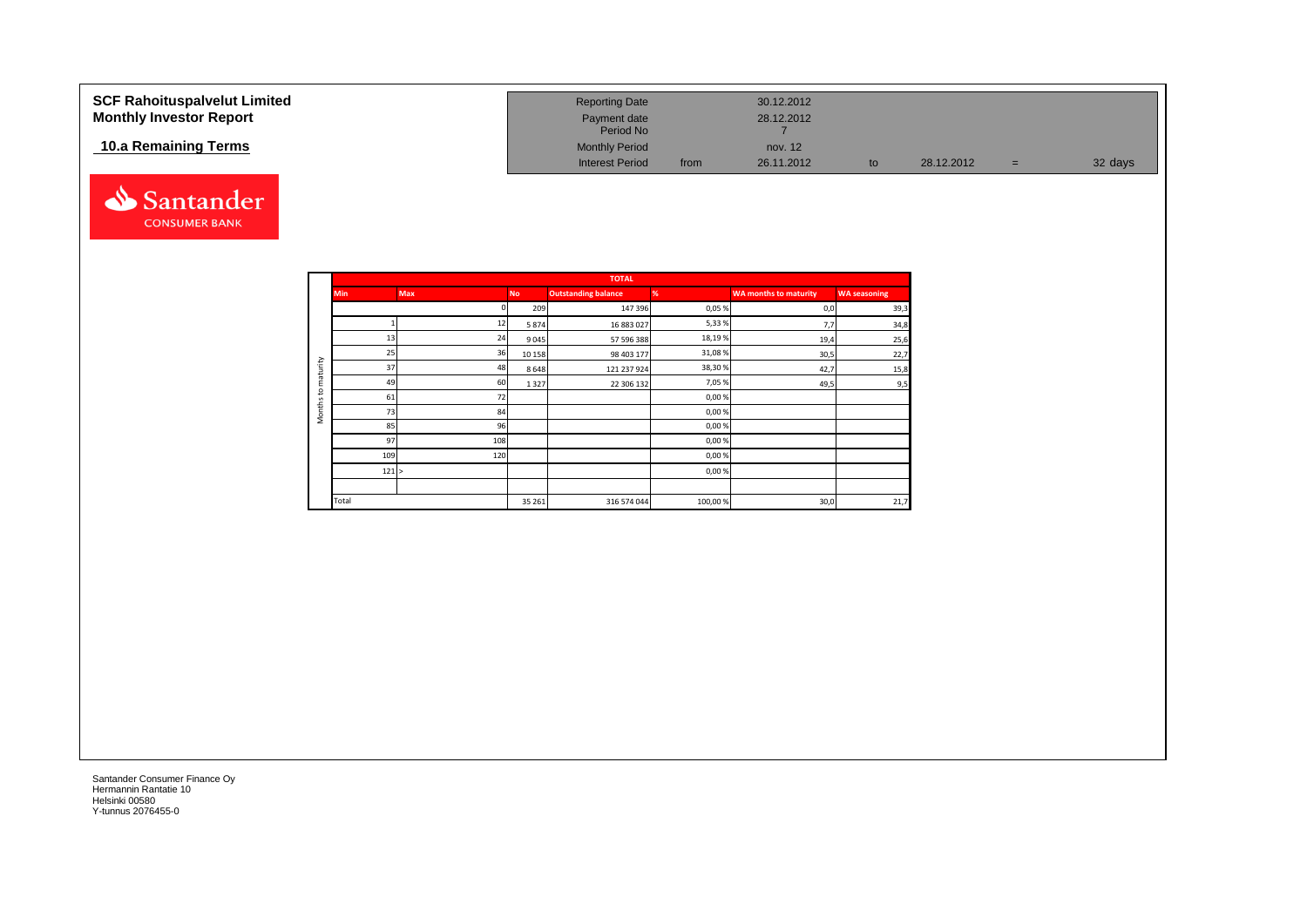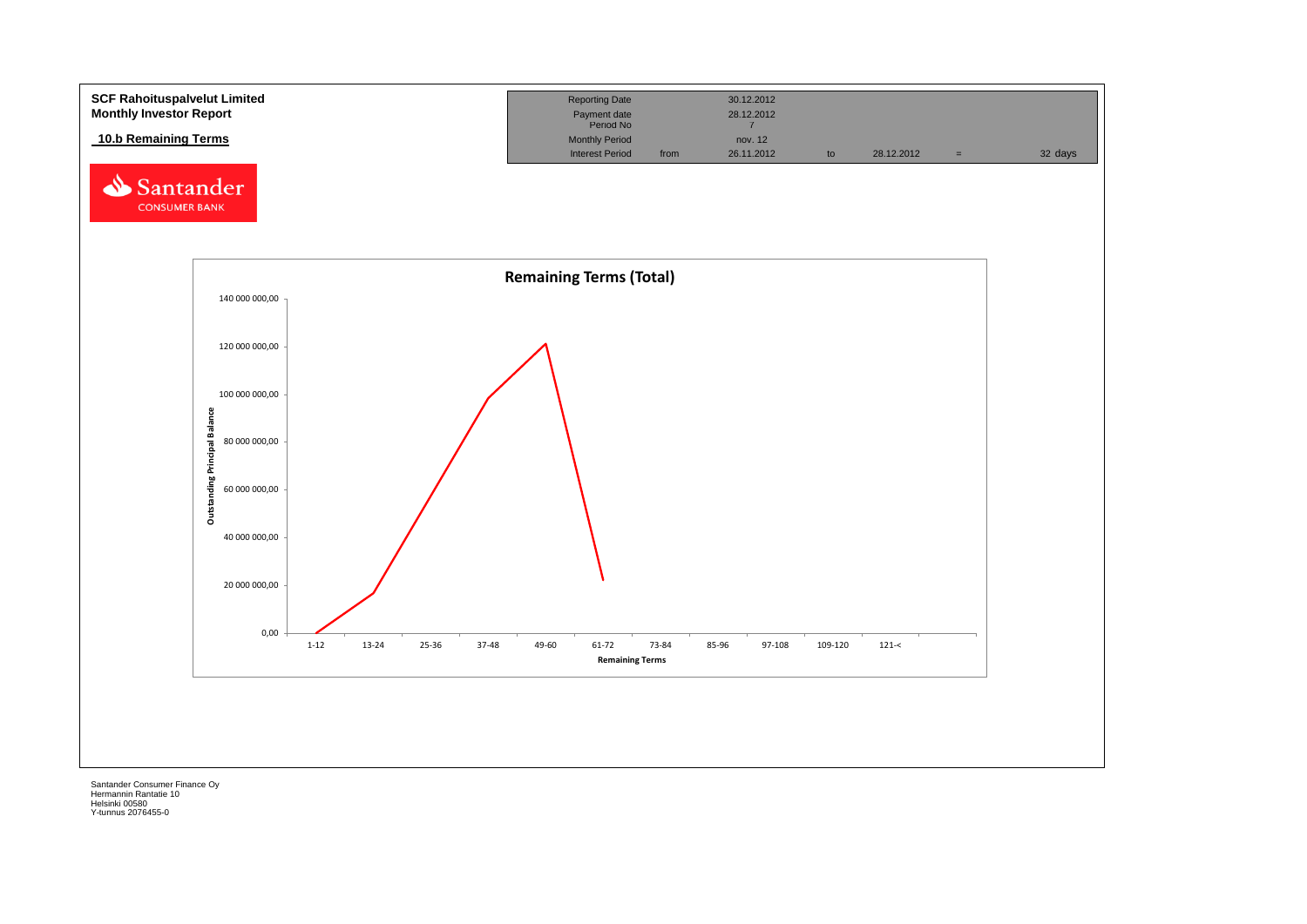| <b>SCF Rahoituspalvelut Limited</b><br><b>Monthly Investor Report</b> | <b>Reporting Date</b><br>Payment date<br>Period No |      | 30.12.2012<br>28.12.2012 |    |            |     |         |
|-----------------------------------------------------------------------|----------------------------------------------------|------|--------------------------|----|------------|-----|---------|
| 11.a Seasoning                                                        | <b>Monthly Period</b>                              |      | nov. 12                  |    |            |     |         |
|                                                                       | <b>Interest Period</b>                             | from | 26.11.2012               | to | 28.12.2012 | $=$ | 32 days |



Santander **CONSUMER BANK**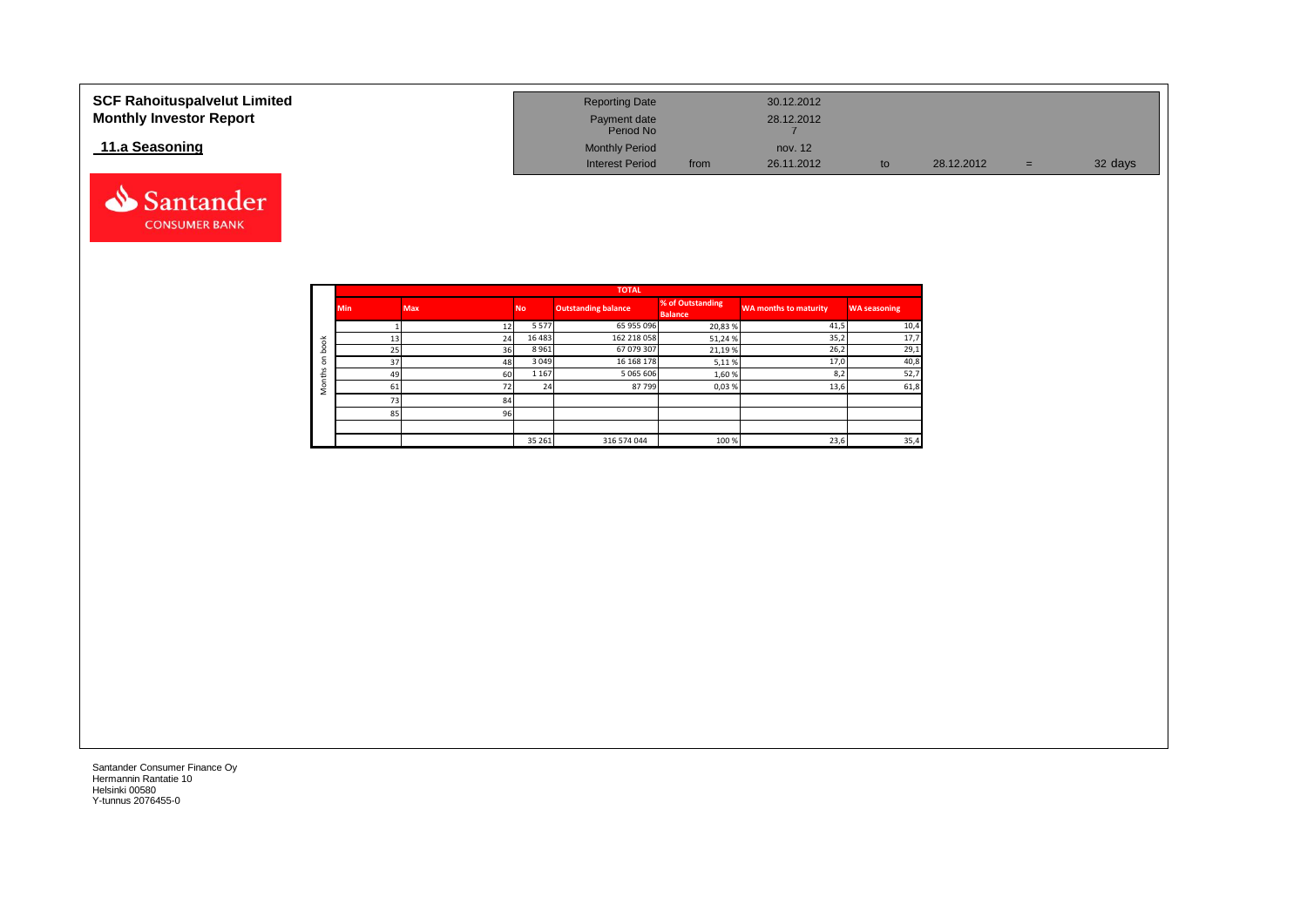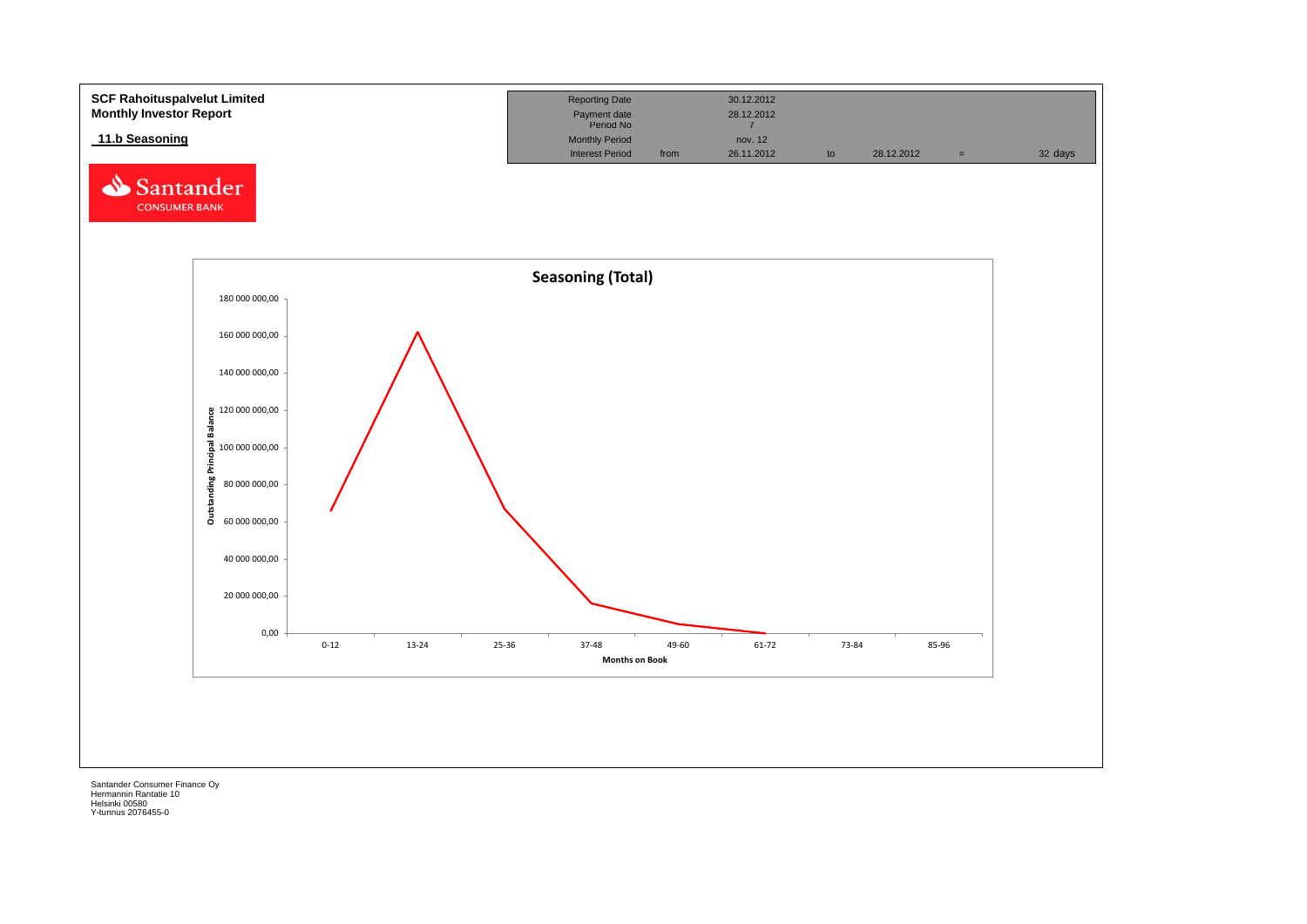| <b>SCF Rahoituspalvelut Limited</b><br><b>Monthly Investor Report</b> | <b>Reporting Date</b><br>Payment date |      | 30.12.2012<br>28.12.2012 |            |     |         |
|-----------------------------------------------------------------------|---------------------------------------|------|--------------------------|------------|-----|---------|
|                                                                       | Period No                             |      |                          |            |     |         |
| 13.a Balloon Ioans                                                    | <b>Monthly Period</b>                 |      | nov. 12                  |            |     |         |
|                                                                       | <b>Interest Period</b>                | from | 26.11.2012               | 28.12.2012 | $=$ | 32 days |

![](_page_19_Picture_1.jpeg)

Santander **CONSUMER BANK**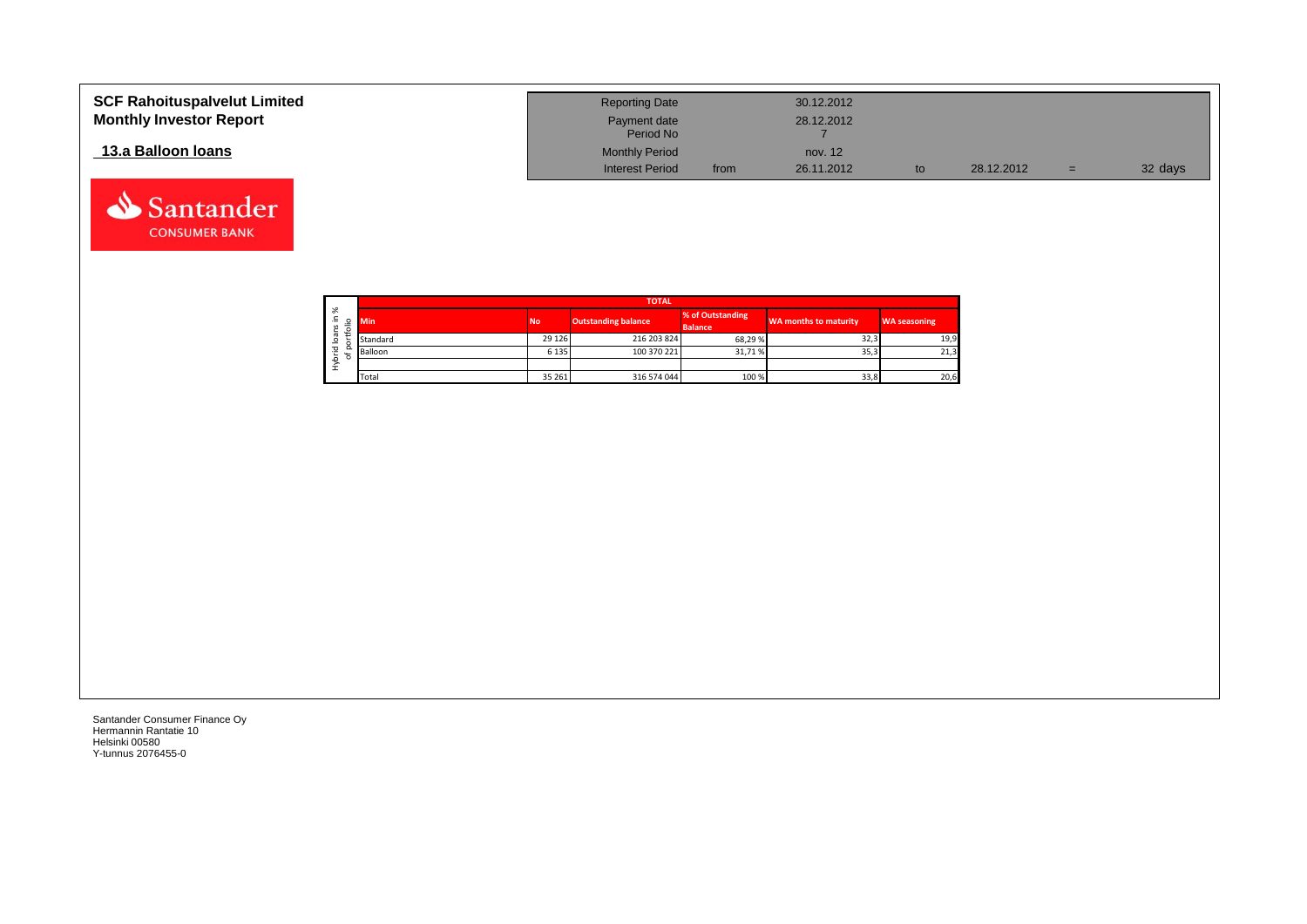![](_page_20_Figure_0.jpeg)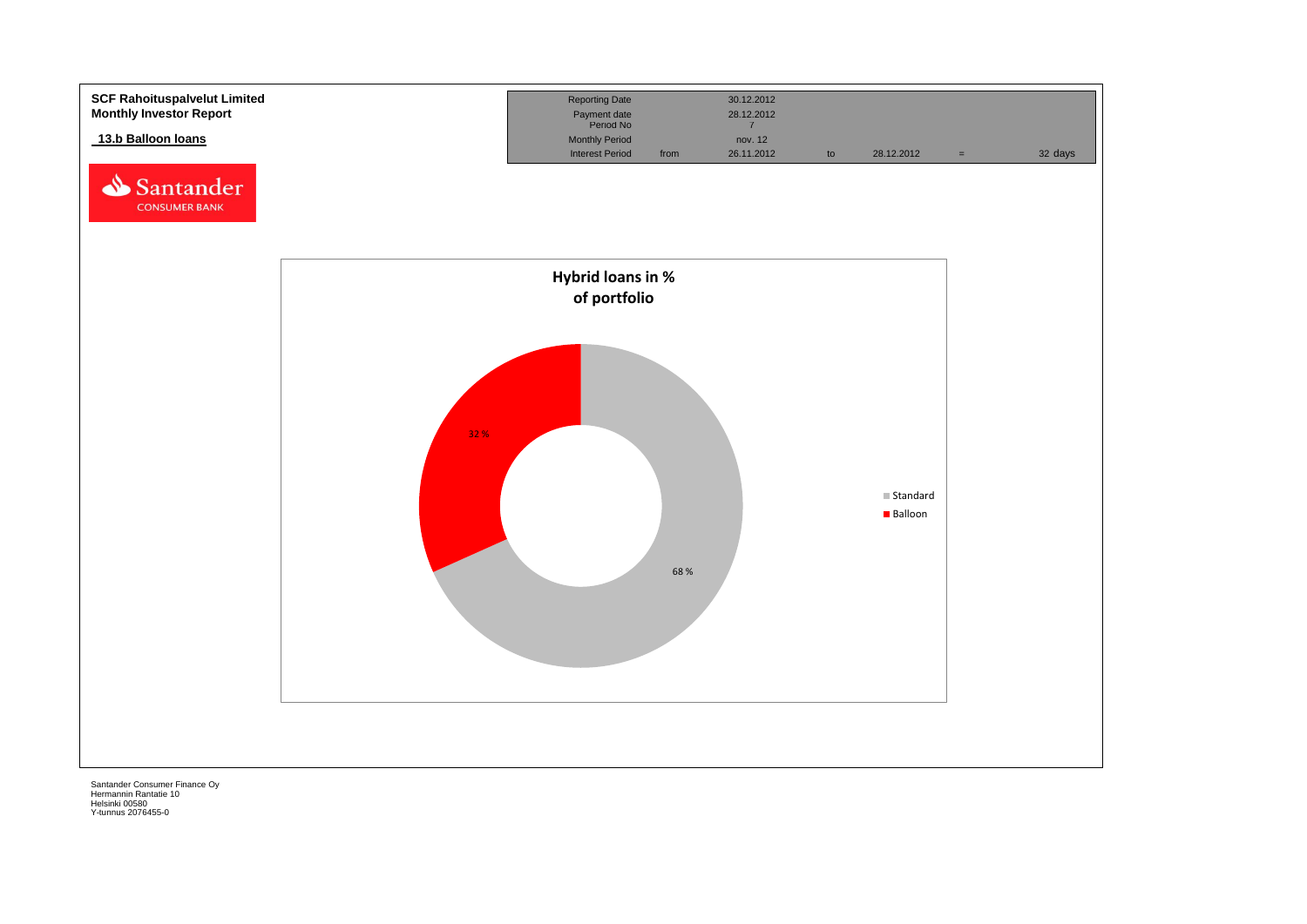| <b>SCF Rahoituspalvelut Limited</b> | <b>Reporting Date</b>     |      | 30.12.2012 |            |     |         |
|-------------------------------------|---------------------------|------|------------|------------|-----|---------|
| <b>Monthly Investor Report</b>      | Payment date<br>Period No |      | 28.12.2012 |            |     |         |
| 14.a # loans per borrower           | <b>Monthly Period</b>     |      | nov. 12    |            |     |         |
|                                     | <b>Interest Period</b>    | from | 26.11.2012 | 28.12.2012 | $=$ | 32 days |

![](_page_21_Picture_1.jpeg)

|          |                              | <b>TOTAL</b>                   |                            |          |
|----------|------------------------------|--------------------------------|----------------------------|----------|
|          | <b>Total number of loans</b> | <b>Total number of debtors</b> | <b>Outstanding balance</b> | %        |
|          |                              | 34 665                         | 308 968 696                | 97,6%    |
|          |                              | 275                            | 6 903 059                  | 2,2%     |
| ৯<br>row |                              | 13                             | 687 546                    | 0,2%     |
| bor      |                              |                                | 14 743                     | 0,0%     |
| per      |                              |                                |                            |          |
|          |                              |                                |                            |          |
| #loans   |                              |                                |                            |          |
|          |                              |                                |                            |          |
|          |                              |                                |                            |          |
|          |                              |                                |                            |          |
|          | Total                        | 34 954                         | 316 574 044                | 100,00 % |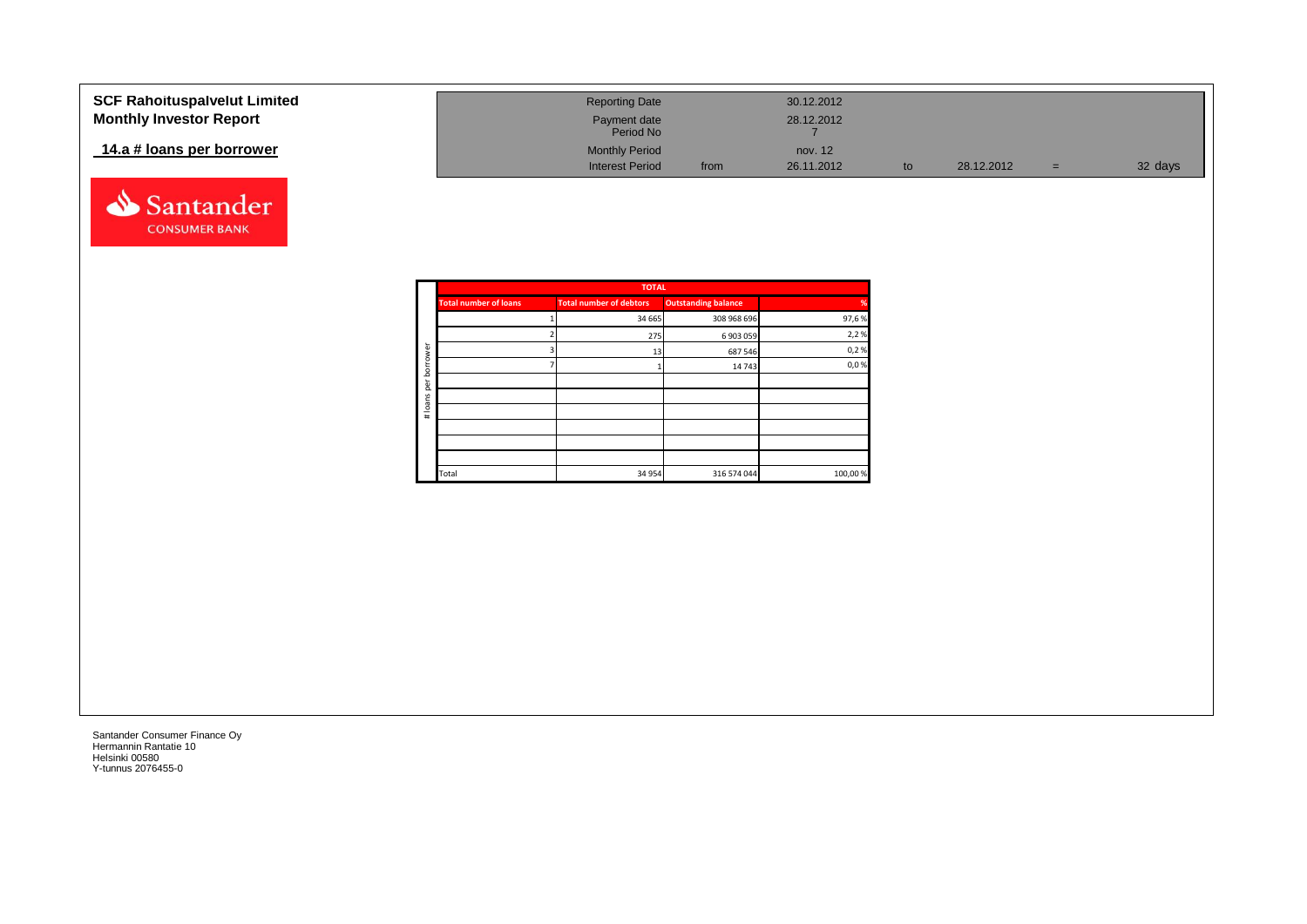![](_page_22_Figure_0.jpeg)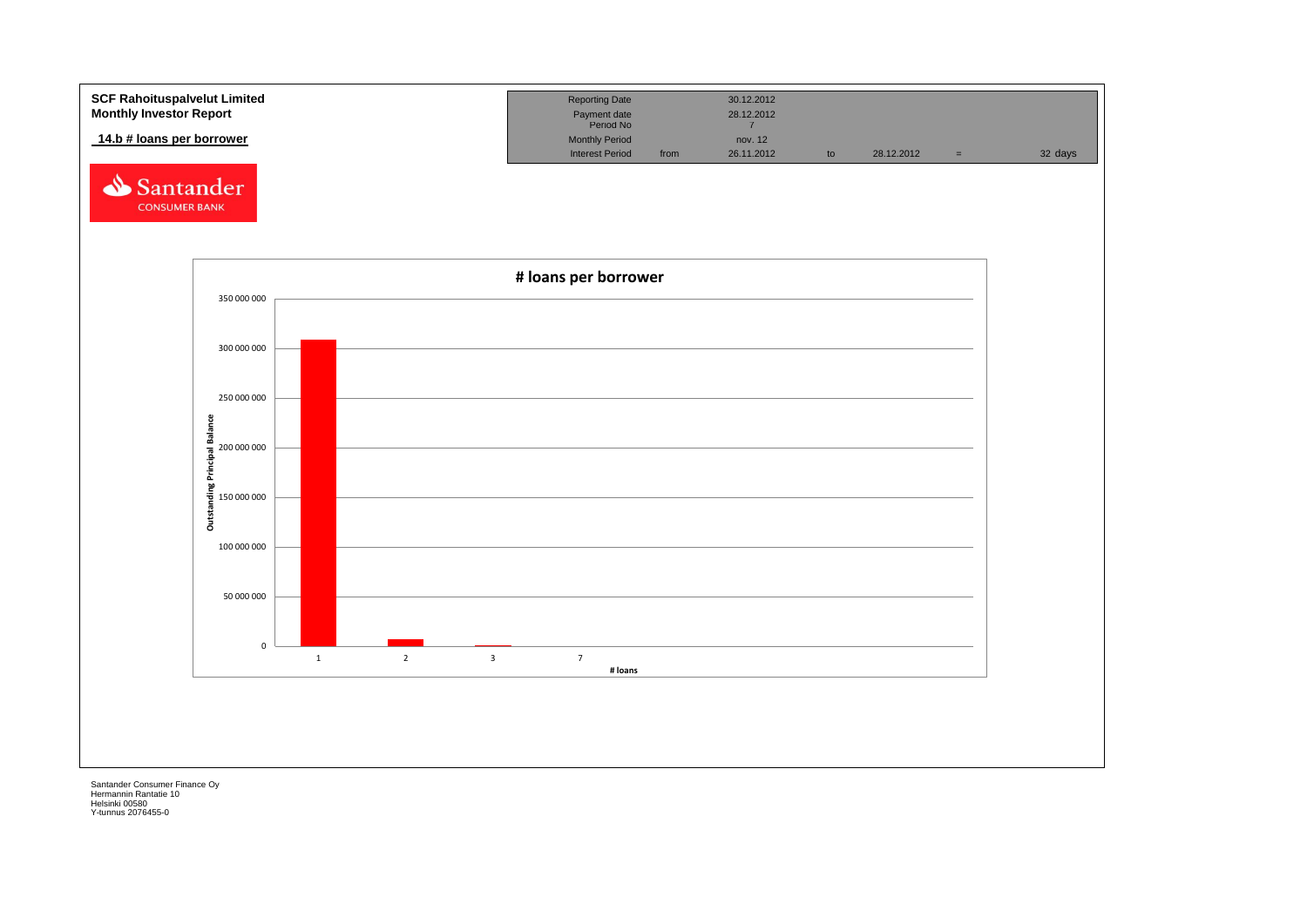| <b>SCF Rahoituspalvelut Limited</b> | <b>Reporting Date</b>     |      | 30.12.2012 |            |     |         |
|-------------------------------------|---------------------------|------|------------|------------|-----|---------|
| <b>Monthly Investor Report</b>      | Payment date<br>Period No |      | 28.12.2012 |            |     |         |
| 15.a Amortization Profile           | <b>Monthly Period</b>     |      | nov. 12    |            |     |         |
|                                     | <b>Interest Period</b>    | from | 26.11.2012 | 28.12.2012 | $=$ | 32 days |

![](_page_23_Picture_1.jpeg)

|              | <b>TOTAL</b>  |                        |                        |                     |                 |        |            |
|--------------|---------------|------------------------|------------------------|---------------------|-----------------|--------|------------|
|              | <b>Period</b> | <b>Opening Balance</b> | <b>Closing Balance</b> | <b>Amortization</b> | <b>Interest</b> | Yield  | Percentage |
|              |               |                        |                        |                     |                 |        |            |
|              |               | 316 574 044            | 306 268 163            | 10 305 881          | 1 285 426       | 4,87%  | 96,74%     |
|              |               | 306 268 163            | 296 084 450            | 10 183 713          | 1 243 978       | 4,87%  | 93,53%     |
|              |               | 296 084 450            | 285 937 257            | 10 147 193          | 1 203 038       | 4,88%  | 90,32%     |
|              |               | 285 937 257            | 275 891 387            | 10 045 870          | 1 162 194       | 4,88%  | 87,15%     |
|              |               | 275 891 387            | 265 997 931            | 9893457             | 1 1 2 1 9 0 9   | 4,88%  | 84,02%     |
|              |               | 265 997 931            | 256 138 384            | 9859546             | 1 082 290       | 4,88%  | 80,91%     |
|              |               | 256 138 384            | 246 363 523            | 9774862             | 1 042 606       | 4,88%  | 77,82%     |
|              |               | 246 363 523            | 236 990 810            | 9 372 712           | 1 003 317       | 4,89%  | 74,86%     |
|              |               | 236 990 810            | 227 631 708            | 9 3 5 9 1 0 2       | 965 837         | 4,89%  | 71,90%     |
|              | 10            | 227 631 708            | 218 466 394            | 9 1 6 5 3 1 3       | 928 271         | 4,89%  | 69,01%     |
|              | 11            | 218 466 394            | 209 473 758            | 8 9 9 2 6 3 6       | 891 553         | 4,90 % | 66,17%     |
|              | 12            | 209 473 758            | 200 660 273            | 8 8 1 3 4 8 4       | 855 696         | 4,90%  | 63,38%     |
| Amortization | 13            | 200 660 273            | 191 854 215            | 8806059             | 820 790         | 4,91%  | 60,60%     |
|              | 14            | 191 854 215            | 183 058 767            | 8795447             | 786 118         | 4,92%  | 57,82%     |
|              | 15            | 183 058 767            | 174 552 729            | 8 506 038           | 751 801         | 4,93%  | 55,14%     |
|              | 16            | 174 552 729            | 165 990 888            | 8 5 6 1 8 4 1       | 718 549         | 4,94%  | 52,43%     |
|              | 17            | 165 990 888            | 157 595 649            | 8 3 9 5 2 3 9       | 685 243         | 4,95 % | 49,78%     |
|              | 18            | 157 595 649            | 149 210 857            | 8 3 8 4 7 9 1       | 652 650         | 4,97%  | 47,13%     |
|              | 19            | 149 210 857            | 141 127 100            | 8083758             | 619 942         | 4,99%  | 44,58%     |
|              | 20            | 141 127 100            | 133 425 644            | 7701456             | 588 579         | 5,00 % | 42,15%     |
|              |               |                        |                        |                     |                 |        |            |
|              |               |                        |                        |                     |                 |        |            |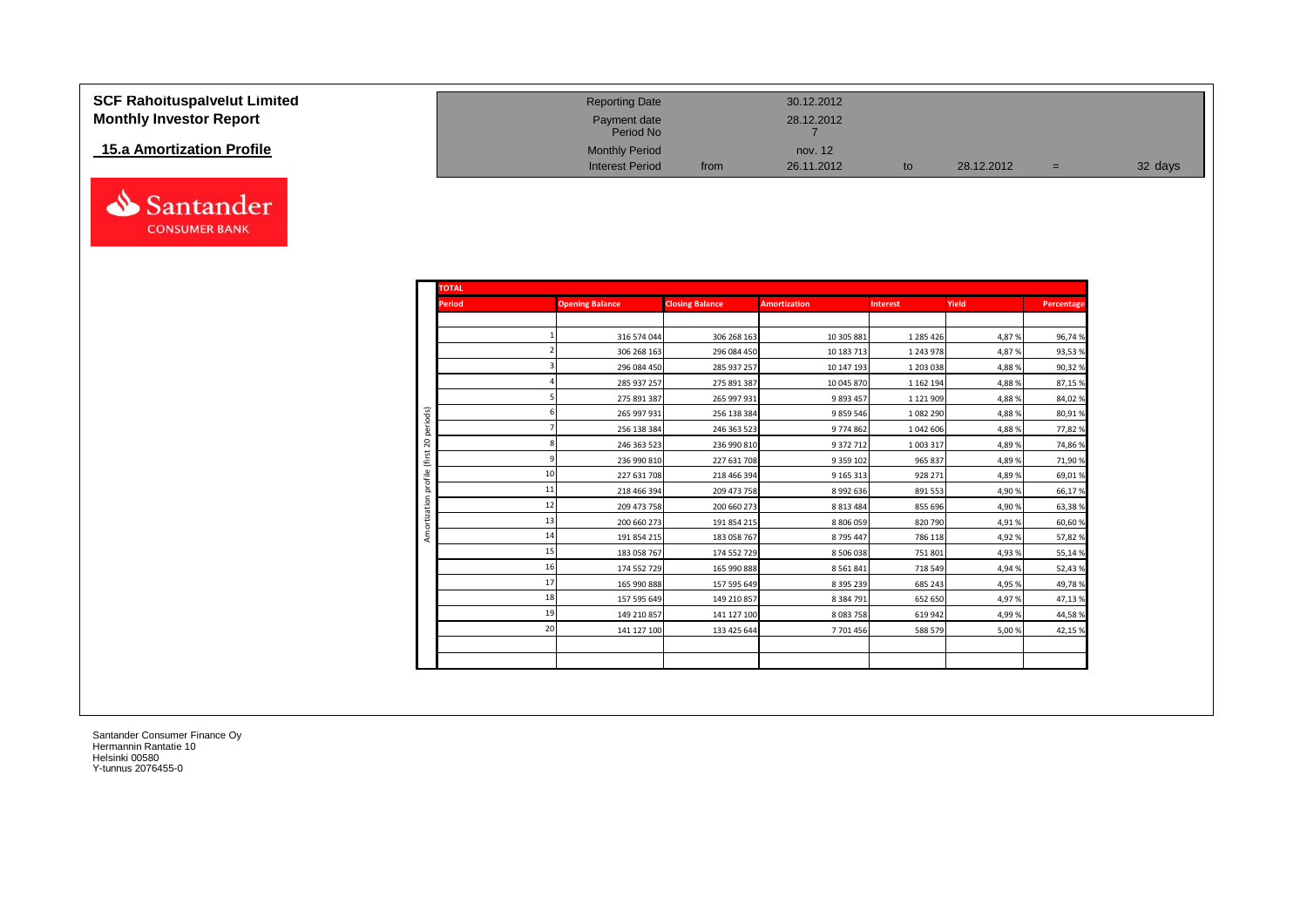![](_page_24_Figure_0.jpeg)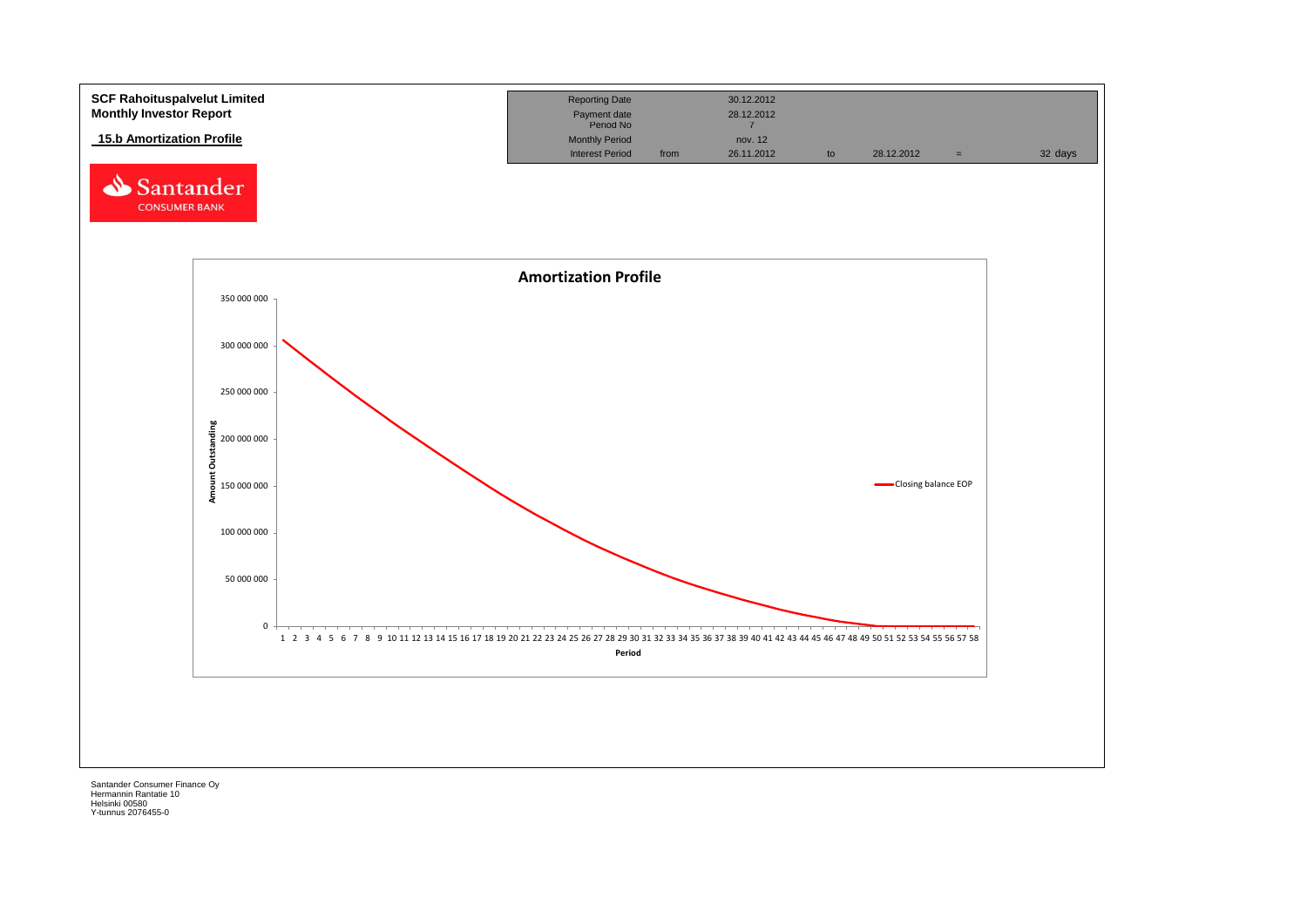| <b>SCF Rahoituspalvelut Limited</b> |                |               |     | <b>Reporting Date</b>                |                        | 30.12.2012 |    |            |     |         |
|-------------------------------------|----------------|---------------|-----|--------------------------------------|------------------------|------------|----|------------|-----|---------|
| <b>Monthly Investor Report</b>      |                |               |     | Payment date                         |                        | 28.12.2012 |    |            |     |         |
|                                     |                |               |     | Period No                            |                        |            |    |            |     |         |
|                                     |                |               |     |                                      |                        |            |    |            |     |         |
| 16.a Payment Holidays               |                |               |     | <b>Monthly Period</b>                |                        | nov. 12    |    |            |     |         |
|                                     |                |               |     | <b>Interest Period</b>               | from                   | 26.11.2012 | to | 28.12.2012 | $=$ | 32 days |
|                                     |                |               |     |                                      |                        |            |    |            |     |         |
| Santander                           |                |               |     |                                      |                        |            |    |            |     |         |
|                                     |                |               |     |                                      |                        |            |    |            |     |         |
| <b>CONSUMER BANK</b>                |                |               |     |                                      |                        |            |    |            |     |         |
|                                     |                |               |     |                                      |                        |            |    |            |     |         |
|                                     |                |               |     |                                      |                        |            |    |            |     |         |
|                                     |                |               |     |                                      |                        |            |    |            |     |         |
|                                     |                |               |     |                                      |                        |            |    |            |     |         |
|                                     |                | <b>TOTAL</b>  |     |                                      |                        |            |    |            |     |         |
|                                     |                | <b>Period</b> |     | No of cont Number of periods granted | <b>Sum of Payments</b> |            |    |            |     |         |
|                                     |                | 201 205       | 181 | 248                                  | 2 124 992              |            |    |            |     |         |
|                                     |                | 201 206       | 154 | 227                                  | 1 603 234              |            |    |            |     |         |
|                                     |                | 201 207       | 157 | 230                                  | 2 0 2 1 9 3 7          |            |    |            |     |         |
|                                     |                | 201 208       | 131 | 175                                  | 1 5 2 5 9 9 9          |            |    |            |     |         |
|                                     |                | 201 209       | 108 | 153                                  | 1082676                |            |    |            |     |         |
|                                     |                | 201 210       | 87  | 135                                  | 977 336                |            |    |            |     |         |
|                                     |                | 201 211       | 87  | 131                                  | 930 795                |            |    |            |     |         |
|                                     |                |               |     |                                      |                        |            |    |            |     |         |
|                                     | Paymet Holiday |               |     |                                      |                        |            |    |            |     |         |
|                                     |                |               |     |                                      |                        |            |    |            |     |         |
|                                     |                |               |     |                                      |                        |            |    |            |     |         |
|                                     |                |               |     |                                      |                        |            |    |            |     |         |
|                                     |                |               |     |                                      |                        |            |    |            |     |         |
|                                     |                |               |     |                                      |                        |            |    |            |     |         |
|                                     |                |               |     |                                      |                        |            |    |            |     |         |
|                                     |                |               |     |                                      |                        |            |    |            |     |         |
|                                     |                |               |     |                                      |                        |            |    |            |     |         |
|                                     |                | Total         | 905 | 1 2 9 9                              | 10 266 968             |            |    |            |     |         |
|                                     |                |               |     |                                      |                        |            |    |            |     |         |
|                                     |                |               |     |                                      |                        |            |    |            |     |         |
|                                     |                |               |     |                                      |                        |            |    |            |     |         |
|                                     |                |               |     |                                      |                        |            |    |            |     |         |
|                                     |                |               |     |                                      |                        |            |    |            |     |         |
|                                     |                |               |     |                                      |                        |            |    |            |     |         |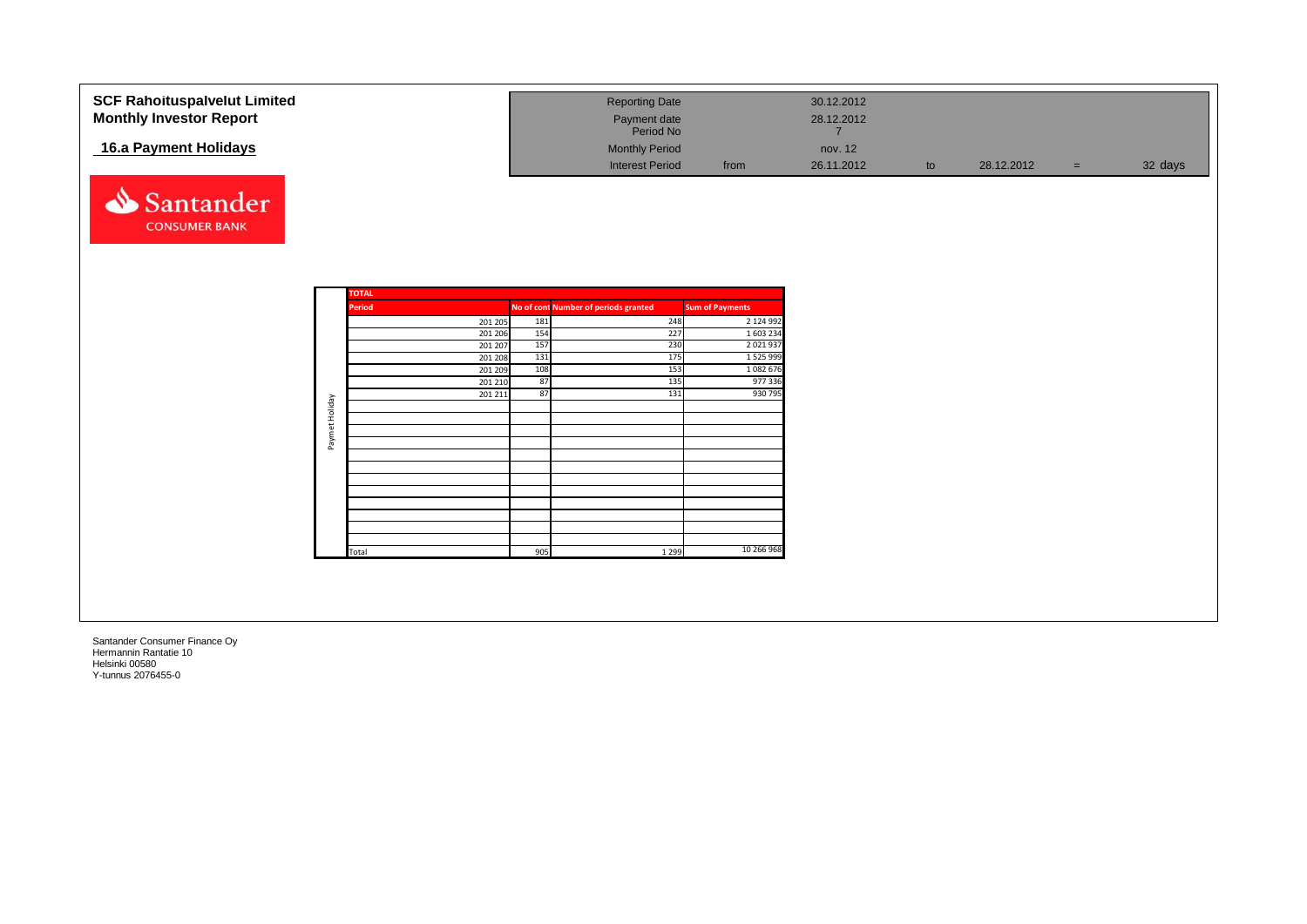![](_page_26_Figure_0.jpeg)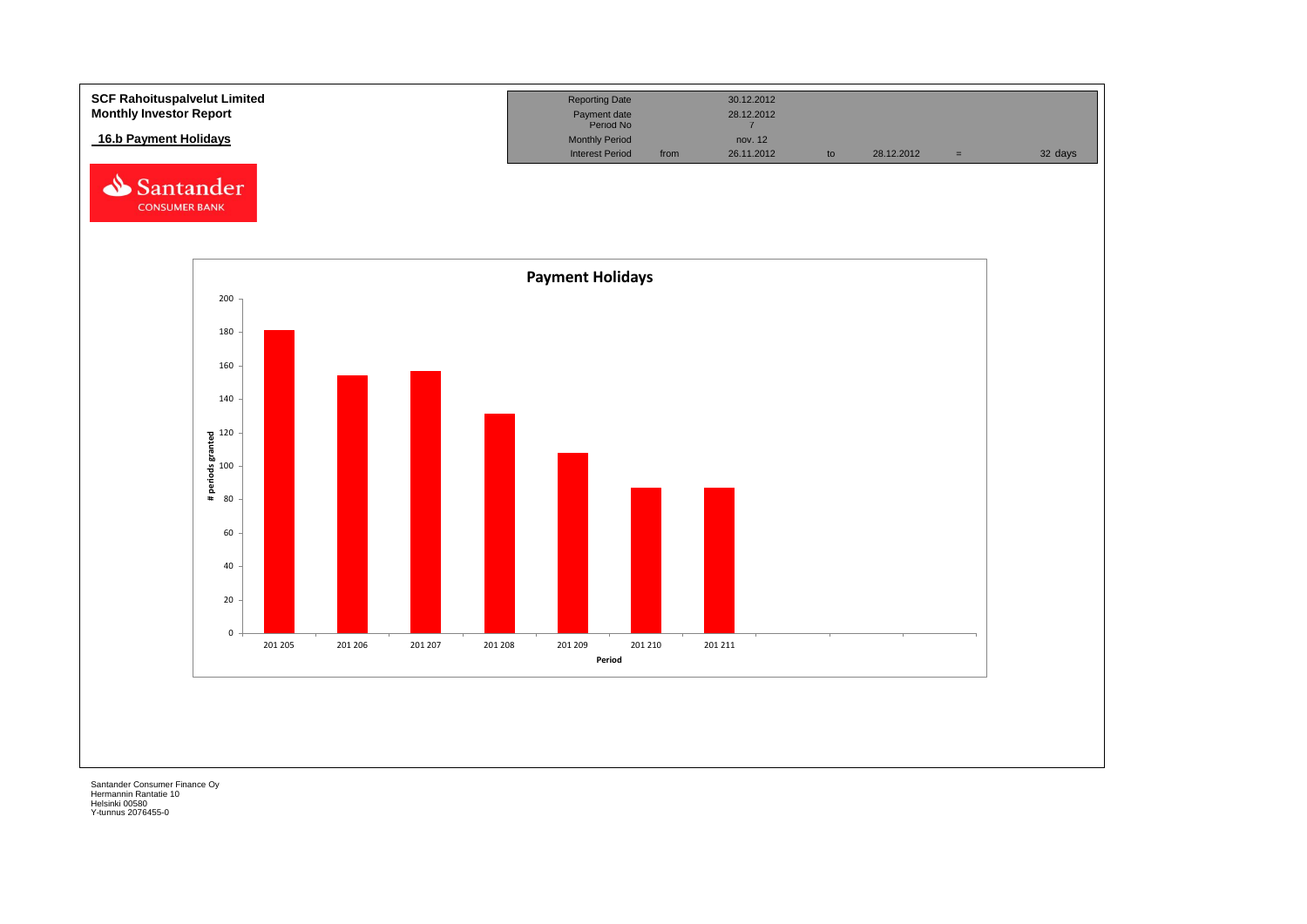| <b>SCF Rahoituspalvelut Limited</b><br><b>Monthly Investor Report</b> |              |                        |              | <b>Reporting Date</b><br>Payment date                        |      | 30.12.2012<br>28.12.2012                |    |            |          |         |
|-----------------------------------------------------------------------|--------------|------------------------|--------------|--------------------------------------------------------------|------|-----------------------------------------|----|------------|----------|---------|
| 17.a Restructured Loans                                               |              |                        |              | Period No<br><b>Monthly Period</b><br><b>Interest Period</b> | from | $\overline{7}$<br>nov. 12<br>26.11.2012 | to | 28.12.2012 | $\equiv$ | 32 days |
| Santander                                                             |              |                        |              |                                                              |      |                                         |    |            |          |         |
| <b>CONSUMER BANK</b>                                                  |              |                        |              |                                                              |      |                                         |    |            |          |         |
|                                                                       |              |                        |              |                                                              |      |                                         |    |            |          |         |
|                                                                       |              | <b>TOTAL</b><br>Period | <b>No</b>    | <b>Outstanding Balance</b>                                   |      |                                         |    |            |          |         |
|                                                                       |              | 2012 05                | $\mathbf{0}$ |                                                              |      |                                         |    |            |          |         |
|                                                                       |              | 2012 06                |              |                                                              |      |                                         |    |            |          |         |
|                                                                       |              | 2012 07                | $\mathbf 0$  |                                                              |      |                                         |    |            |          |         |
|                                                                       |              | 2012 08                | $\mathbf{0}$ |                                                              |      |                                         |    |            |          |         |
|                                                                       |              | 2012 09                | $\Omega$     |                                                              |      |                                         |    |            |          |         |
|                                                                       |              | 2012 10                | $\mathbf 0$  |                                                              |      |                                         |    |            |          |         |
|                                                                       |              | 2012 11                | $\mathbf{0}$ |                                                              |      |                                         |    |            |          |         |
|                                                                       | Restructured |                        |              |                                                              |      |                                         |    |            |          |         |
|                                                                       |              |                        |              |                                                              |      |                                         |    |            |          |         |
|                                                                       |              |                        |              |                                                              |      |                                         |    |            |          |         |
|                                                                       |              |                        |              |                                                              |      |                                         |    |            |          |         |
|                                                                       |              |                        |              |                                                              |      |                                         |    |            |          |         |
|                                                                       |              |                        |              |                                                              |      |                                         |    |            |          |         |
|                                                                       |              |                        |              |                                                              |      |                                         |    |            |          |         |
|                                                                       |              |                        |              |                                                              |      |                                         |    |            |          |         |
|                                                                       |              |                        |              |                                                              |      |                                         |    |            |          |         |
|                                                                       |              |                        |              |                                                              |      |                                         |    |            |          |         |
|                                                                       |              | Total                  | $\mathbf{0}$ | $\sim$                                                       |      |                                         |    |            |          |         |
|                                                                       |              |                        |              |                                                              |      |                                         |    |            |          |         |
|                                                                       |              |                        |              |                                                              |      |                                         |    |            |          |         |
|                                                                       |              |                        |              |                                                              |      |                                         |    |            |          |         |
|                                                                       |              |                        |              |                                                              |      |                                         |    |            |          |         |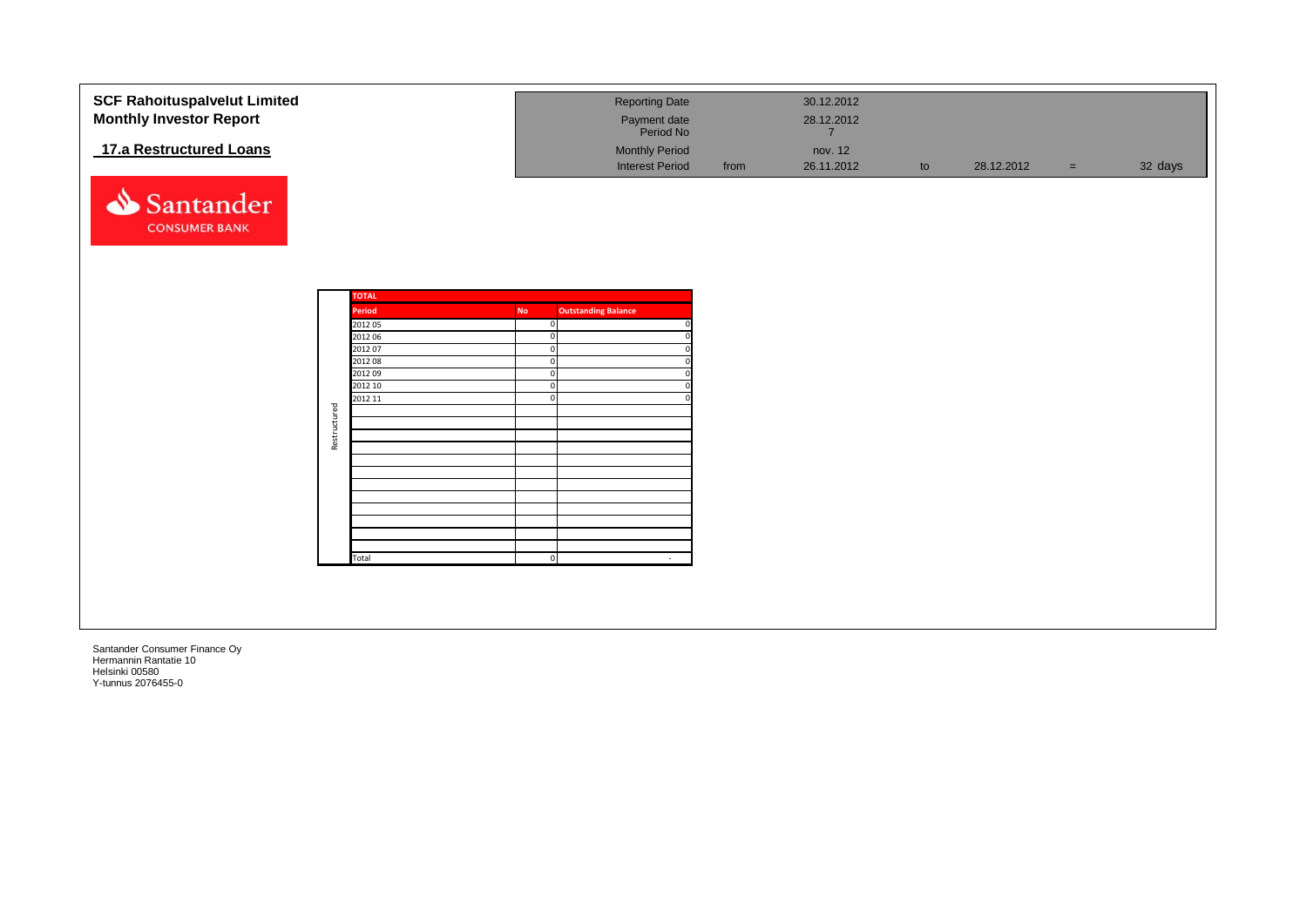![](_page_28_Figure_0.jpeg)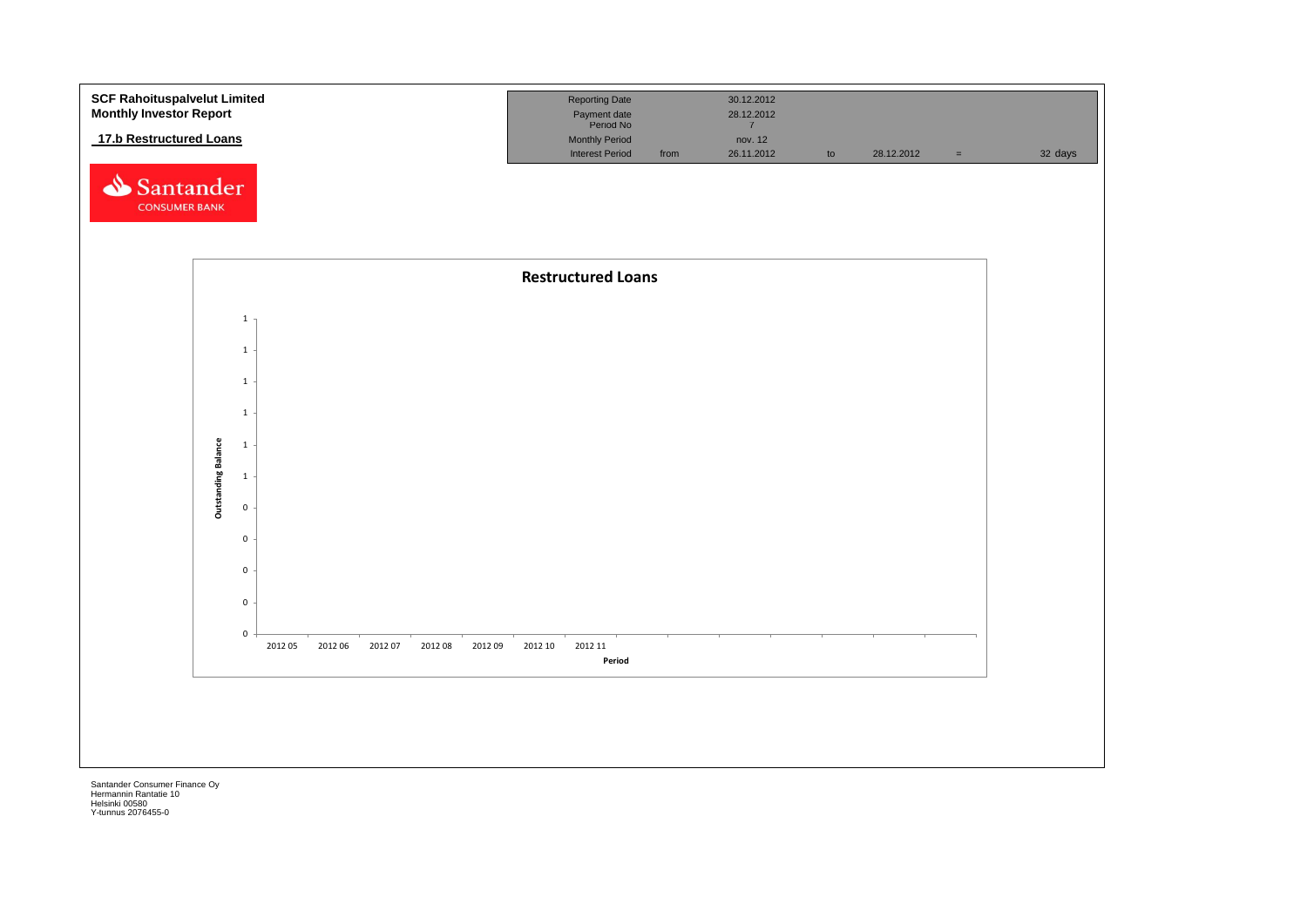| <b>SCF Rahoituspalvelut Limited</b> | <b>Reporting Date</b>     |      | 30.12.2012 |            |   |         |  |
|-------------------------------------|---------------------------|------|------------|------------|---|---------|--|
| <b>Monthly Investor Report</b>      | Payment date<br>Period No |      | 28.12.2012 |            |   |         |  |
| 18. Defaults, recoveries and loss   | <b>Monthly Period</b>     |      | nov. 12    |            |   |         |  |
|                                     | <b>Interest Period</b>    | from | 26.11.2012 | 28.12.2012 | = | 32 days |  |

![](_page_29_Picture_1.jpeg)

|                        |                                 | <b>Recovery</b><br>Quarter |                   | 2012 3                    |      |                   | 20124                     |         |
|------------------------|---------------------------------|----------------------------|-------------------|---------------------------|------|-------------------|---------------------------|---------|
| <b>Default Quarter</b> | <b>Default</b><br><b>Amount</b> | No Of Loans                | <b>Recoveries</b> | Cum.<br><b>Recoveries</b> | Loss | <b>Recoveries</b> | Cum.<br><b>Recoveries</b> | Loss    |
| 2012 03                | 263 458                         | 23 <sup>1</sup>            |                   |                           |      | 128 273           | 128 273                   | 135 184 |
| 2012 04                | 356 966                         | 15                         |                   |                           |      | 93 797            | 93 797                    | 263 168 |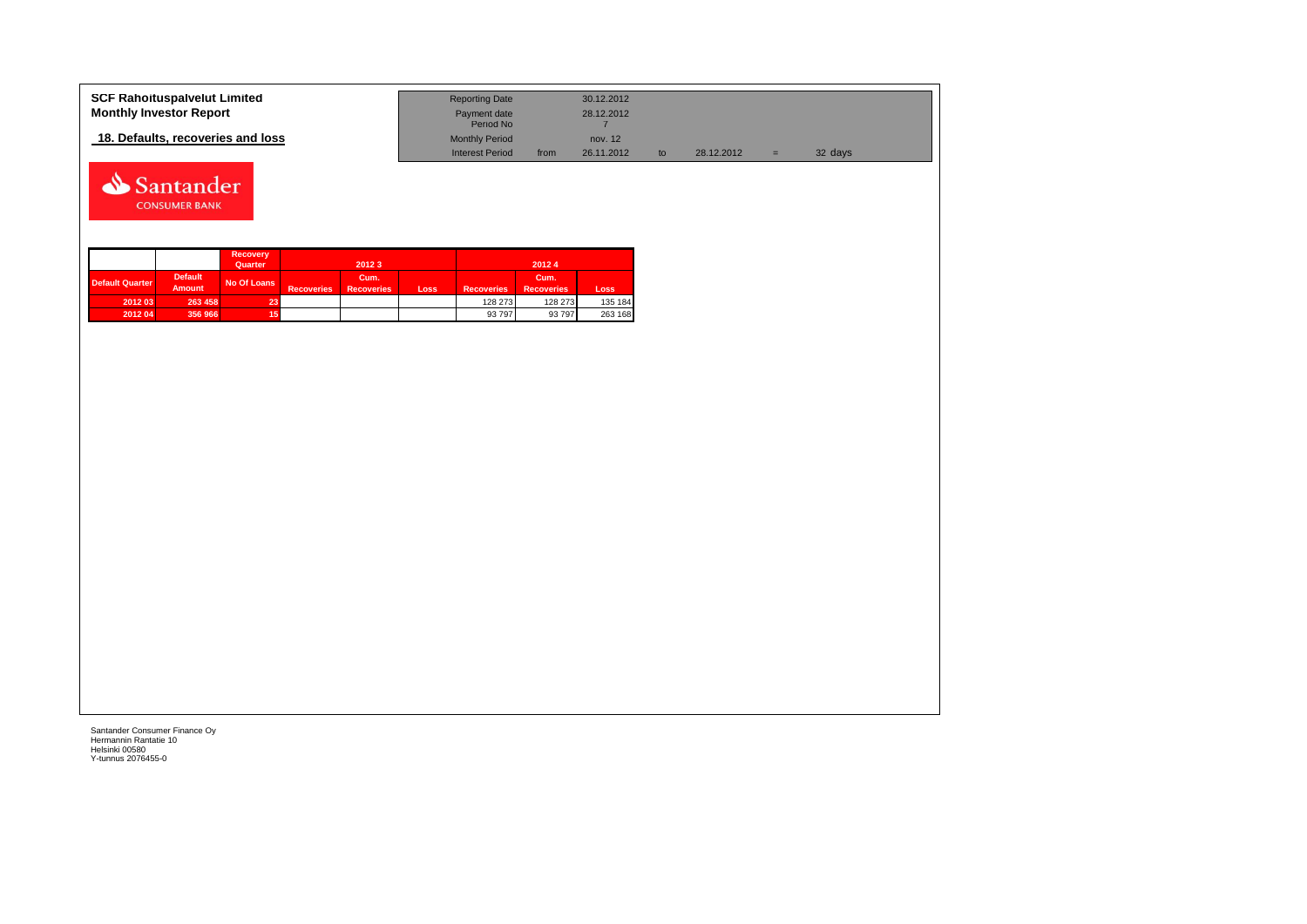| <b>SCF Rahoituspalvelut Limited</b><br><b>Monthly Investor Report</b>                                                                                                                                                                                                |                            | <b>Reporting Date</b><br>Payment date                                                                             |      | 30.12.2012<br>28.12.2012 |    |            |     |         |
|----------------------------------------------------------------------------------------------------------------------------------------------------------------------------------------------------------------------------------------------------------------------|----------------------------|-------------------------------------------------------------------------------------------------------------------|------|--------------------------|----|------------|-----|---------|
|                                                                                                                                                                                                                                                                      |                            | Period No                                                                                                         |      | $\overline{7}$           |    |            |     |         |
| 19. Priority of Payments                                                                                                                                                                                                                                             |                            | <b>Monthly Period</b><br><b>Interest Period</b>                                                                   | from | nov. 12<br>26.11.2012    | to | 28.12.2012 | $=$ | 32 days |
| Santander<br><b>CONSUMER BANK</b>                                                                                                                                                                                                                                    |                            |                                                                                                                   |      |                          |    |            |     |         |
| <b>Purchaser Priority of Payments</b>                                                                                                                                                                                                                                |                            |                                                                                                                   |      |                          |    |            |     |         |
| Purchaser Available Distribution Amount                                                                                                                                                                                                                              | $\ddot{}$                  | 20 734 400,57 EUR                                                                                                 |      |                          |    |            |     |         |
| Senior Expenses                                                                                                                                                                                                                                                      |                            | 1 291,67 EUR                                                                                                      |      |                          |    |            |     |         |
| Servicing Fee                                                                                                                                                                                                                                                        |                            | 171 477,61 EUR                                                                                                    |      |                          |    |            |     |         |
| Interest on Loan to Issuer                                                                                                                                                                                                                                           |                            | 1462 082,29 EUR                                                                                                   |      |                          |    |            |     |         |
| Principal on Loan to Issuer                                                                                                                                                                                                                                          |                            | 19 099 549,00 EUR                                                                                                 |      |                          |    |            |     |         |
| Principal on Purchaser Subordinated Loan                                                                                                                                                                                                                             |                            | <b>EUR</b><br>$\sim$                                                                                              |      |                          |    |            |     |         |
| <b>Issuer Priority of Payments</b><br><b>Issuer Available Distribution Amount</b><br>Senior Expenses<br>Net Swap Payments<br>Interest Notes Class A<br>Payments to Liquidity Provider<br>Principal Payments on Class A                                               | $\ddot{}$                  | 27 792 035,13 EUR<br>1 083,34 EUR<br>242 539,60 EUR<br>253 547,00 EUR<br>- EUR<br>19 099 549,00 EUR               |      |                          |    |            |     |         |
| Interest Notes Class B                                                                                                                                                                                                                                               |                            | 85 089,00 EUR                                                                                                     |      |                          |    |            |     |         |
| Principal Payments Class B                                                                                                                                                                                                                                           |                            | - EUR                                                                                                             |      |                          |    |            |     |         |
| Payments to Reserve Fund                                                                                                                                                                                                                                             |                            | 7 229 385,00 EUR                                                                                                  |      |                          |    |            |     |         |
| Interest Issuer Subordinated Loan                                                                                                                                                                                                                                    |                            | 19 965,95 EUR                                                                                                     |      |                          |    |            |     |         |
| Principal Issuer Subordinated Loan                                                                                                                                                                                                                                   |                            | <b>EUR</b><br>$\sim$                                                                                              |      |                          |    |            |     |         |
| Termination Payment Swap Counterparty                                                                                                                                                                                                                                |                            | <b>EUR</b><br>$\sim$                                                                                              |      |                          |    |            |     |         |
| Payment to Purchaser                                                                                                                                                                                                                                                 |                            | 860 876,24 EUR                                                                                                    |      |                          |    |            |     |         |
| <b>Purchaser Priority of Payments: Second Pass</b><br>Available Distribution Amount<br>Servicer Advance Fund Replenishment<br>Interest on Purchaser Subordinated Loan (SAF)<br>Principal on Purchaser Subordinated Loan (SAF)<br>Payment of residual funds to Seller | $\ddot{}$<br>$\sim$<br>$=$ | 860 876,24 EUR<br><b>EUR</b><br>$\mathcal{L}^{\pm}$<br>276,18 EUR<br><b>EUR</b><br>$\mathbf{r}$<br>860 600,06 EUR |      |                          |    |            |     |         |
|                                                                                                                                                                                                                                                                      |                            |                                                                                                                   |      |                          |    |            |     |         |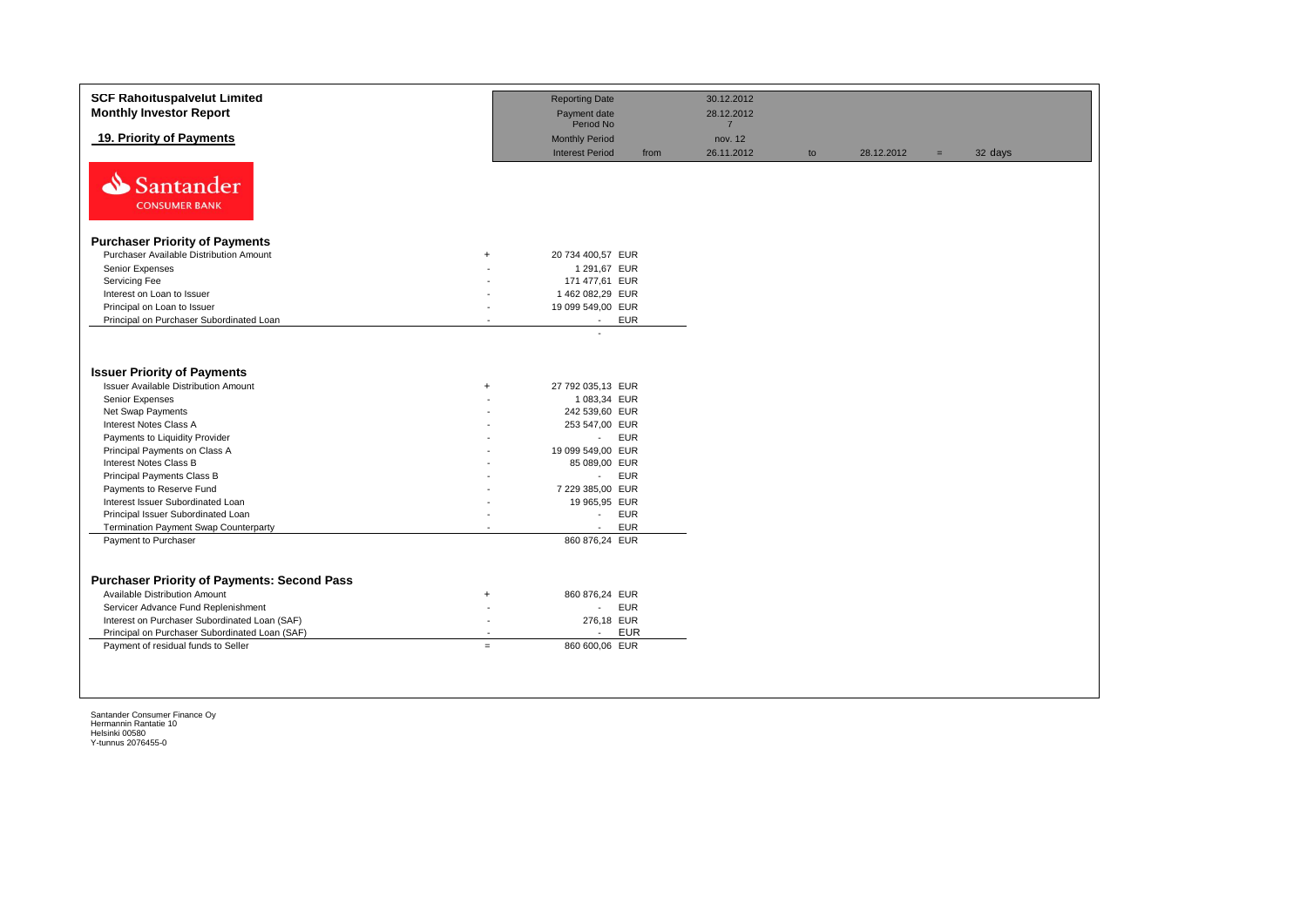| <b>SCF Rahoituspalvelut Limited</b><br><b>Monthly Investor Report</b> |                                 | <b>Reporting Date</b><br>Payment date<br>Period No | 30.12.2012<br>28.12.2012<br>7 |            |                |
|-----------------------------------------------------------------------|---------------------------------|----------------------------------------------------|-------------------------------|------------|----------------|
| 20. Transaction Costs                                                 |                                 | <b>Monthly Period</b>                              | nov. 12                       |            |                |
|                                                                       |                                 | <b>Interest Period</b><br>from                     | 26.11.2012<br>to              | 28.12.2012 | 32 days<br>$=$ |
| Santander<br><b>CONSUMER BANK</b>                                     |                                 |                                                    |                               |            |                |
| <b>Transaction Costs</b>                                              | <b>All Notes</b>                | Class A                                            | <b>Class B</b>                |            |                |
| Senior Expenses                                                       | 1 291,67 EUR                    |                                                    |                               |            |                |
| Interest accrued for the Period                                       | 338 636,00 EUR                  | 253 547,00 EUR                                     | 85 089,00 EUR                 |            |                |
| Cumulative Interest accrued                                           | 3 629 176.00 EUR                | 2897 560,00 EUR                                    | 731 616.00 EUR                |            |                |
| <b>Interest Payments</b>                                              | 338 636,00 EUR                  | 253 547,00 EUR                                     | 85 089,00 EUR                 |            |                |
| <b>Cumulative Interest Payments</b>                                   | 3 629 176,00 EUR                | 2 897 560,00 EUR                                   | 731 616,00 EUR                |            |                |
| Interest accrued on Subordinated Loans for the Period                 | 20 242,13 EUR                   |                                                    |                               |            |                |
| Cumulative Interest accrued on Subordinated Loans                     | 162 277.27 EUR                  |                                                    |                               |            |                |
| Interest Payments on Subordinated Loans                               | 20 242,13 EUR                   |                                                    |                               |            |                |
| Cumulative Interest Payments on Subordinated Loans                    | 162 277,27 EUR                  |                                                    |                               |            |                |
| Unpaid Interest for the Period                                        | <b>EUR</b><br>$\blacksquare$    |                                                    |                               |            |                |
| <b>Cumulative Unpaid Interest</b>                                     | EUR<br>$\overline{\phantom{a}}$ |                                                    |                               |            |                |
|                                                                       |                                 |                                                    |                               |            |                |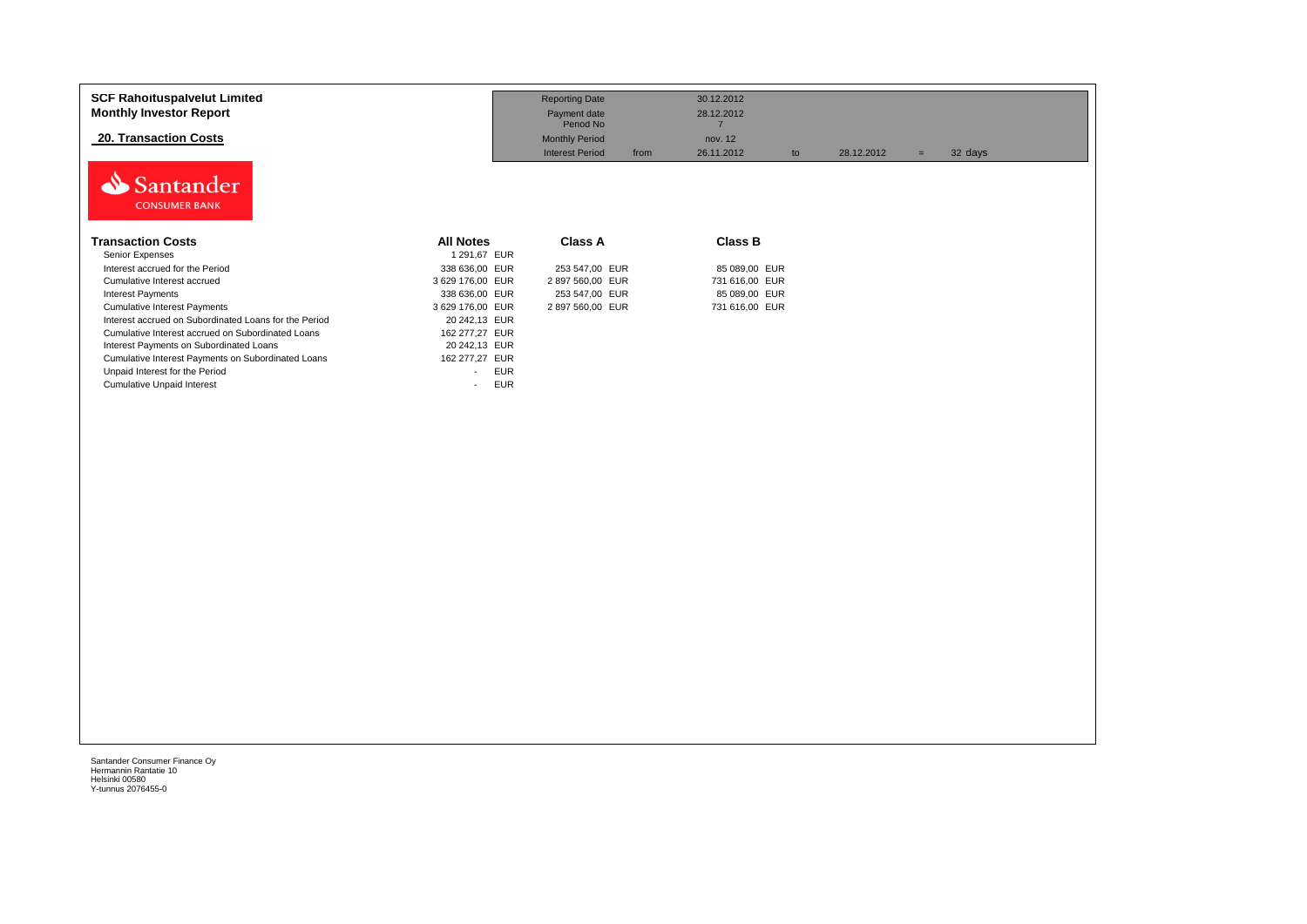| <b>SCF Rahoituspalvelut Limited</b><br><b>Monthly Investor Report</b>             | <b>Reporting Date</b><br>30.12.2012<br>Payment date<br>Period No<br>28.12.2012                                                           |
|-----------------------------------------------------------------------------------|------------------------------------------------------------------------------------------------------------------------------------------|
| 21. Swap Counterparty Data                                                        | $\overline{7}$<br><b>Monthly Period</b><br>nov. 12<br><b>Interest Period</b><br>26.11.2012<br>32 days<br>from<br>28.12.2012<br>to<br>$=$ |
| Santander<br><b>CONSUMER BANK</b>                                                 |                                                                                                                                          |
| <b>Swap Counterparty Data</b><br>Banco Santander SA<br>Swap Counterparty Provider |                                                                                                                                          |
| Swap Rating Trigger Breach<br>Swap Collateral posted                              | yes<br>Based on calculations as of 19 December 2012<br>$\mathbf{r}$                                                                      |
| <b>Swap Data</b><br>Swap Type<br>Fixed Floating Interest Rate Swap                |                                                                                                                                          |
| Swap Average Performing Balance<br>1M Euribor (Notes, Swap)                       | 326 123 274,74 EUR<br>0,1070 %                                                                                                           |
| Gross Amount Due to Swap Counterparty<br>Gross Amount Due from Swap Counterparty  | 1 463 165,63 EUR<br>1 220 626,04 EUR                                                                                                     |
| Net Amount Due to Swap Counterparty                                               | 242 539,60 EUR                                                                                                                           |
|                                                                                   |                                                                                                                                          |
|                                                                                   |                                                                                                                                          |
|                                                                                   |                                                                                                                                          |
|                                                                                   |                                                                                                                                          |
|                                                                                   |                                                                                                                                          |
|                                                                                   |                                                                                                                                          |
|                                                                                   |                                                                                                                                          |
|                                                                                   |                                                                                                                                          |
|                                                                                   |                                                                                                                                          |
|                                                                                   |                                                                                                                                          |
|                                                                                   |                                                                                                                                          |
| Santander Consumer Finance Oy                                                     |                                                                                                                                          |
| Hermannin Rantatie 10<br>Helsinki 00580<br>Y-tunnus 2076455-0                     |                                                                                                                                          |